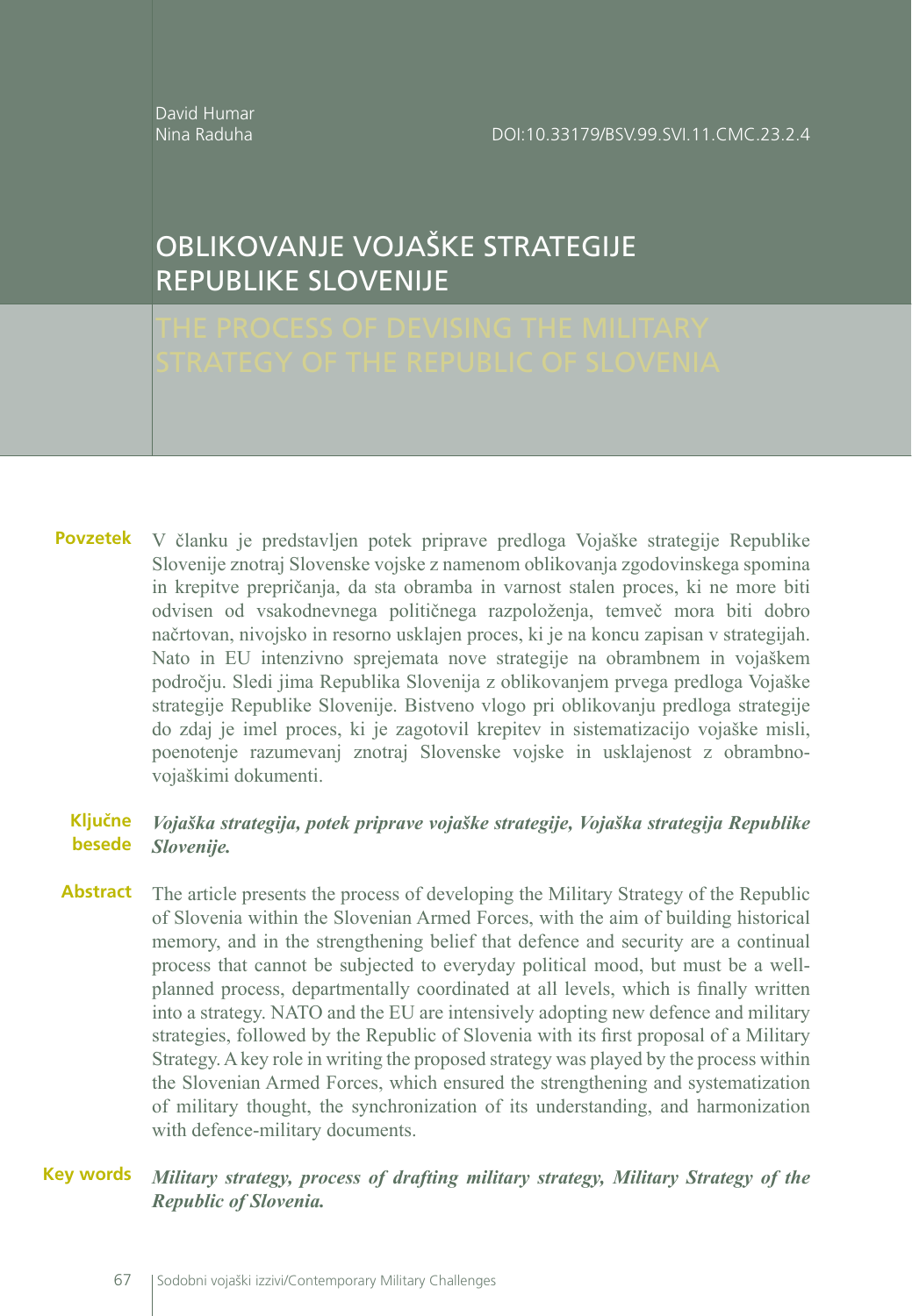The significantly changed security environment, the changed strategic balance of forces, the emergence of new and complex threats after 2014, the information technology revolution, and modern security challenges require and deserve our attention, and dictate a faster adaptation of national and international security and military structures in order to be as effective as possible in ensuring peace and security. **Introduction**

> Security is not a self-evident good, as is shown by an overview of major crises and conflicts, hybrid action<sup>1</sup>, terrorist attacks, natural and technical disasters, famines, infectious diseases, migration, environmental problems, economic crises and so on, which can escalate towards the conventional use of military power (Conflict trends, 2020; HIIK, 2019; ReSNV-2). In such a reality, no-one is absolutely resilient and safe, a fact confirmed by a number of experts (Ramirez et al., 2018; Furlan, 2020; Malešič, 2016; Žabkar, 2003). Strategic shocks warn us that security trends are not linear; they can lead to even greater discontinuity. Changes are a trend we must follow. NATO and the European Union (EU) are aware of these trends, and since 2014 they have been in a phase of adapting to the changed security environment, and transforming and adopting new strategies. NATO is already implementing its new military strategy and vision for NATO 2030, and is announcing a new strategic concept. The EU has decided to develop a »Strategic Compass« by 2022, which will be a policy document for the EU's Common Security and Defence Policy (NATO, 2021; Garmone, 2020; NATO ACT, 2020; NATO 2030, 2021; Rynning, 2020, Vergun, 2019; Broeks, 2020; EU Parliament, 2019; and EU Council, 2019).

> The Republic of Slovenia (RS) follows these trends with the ambition to participate in ensuring effective national defence and regional and global peace in accordance with its interests, political decisions and obligations to the homeland, alliances and partnerships, but primarily with regard to its obligations to its citizens. In 2019, the RS adopted a new Resolution on the National Security Strategy of the Republic of Slovenia (ReSNV-2). It has also begun to increase its defence budget and raise awareness of the importance of a credible and effective military organization to protect national interests and goals. Currently, based on the defence policy's ambitions, the Ministry of Defence and the Slovenian Armed Forces (SAF) are revising key development planning documents: a Resolution on the General Long-Term Development and Equipping Programme of the Slovenian Armed Forces (ReSDPRO SV), and the Medium-Term Defence Programme (SOPr 2021/2026). With these two documents and the renewal of other relevant normative acts, the state should determine the scope and timeline of providing human, financial and material resources and a normative framework for the development of the SAF and its capabilities.

*<sup>1</sup> Hybrid warfare combines actions from irregular and conventional warfare, extensively using new technologies and StratCom. For more see https://www.hybridcoe.fi/coi-strategy-and-defence/.*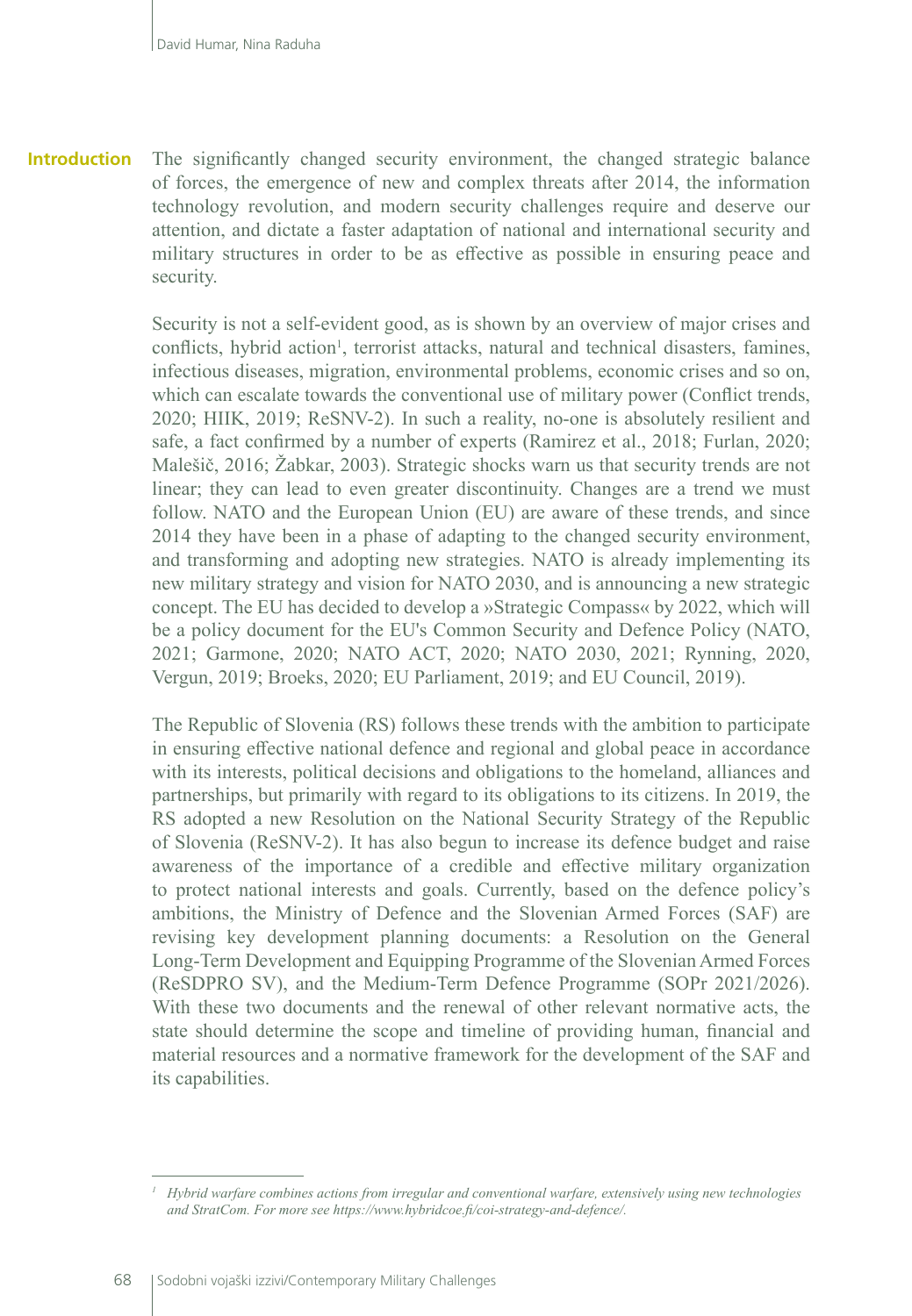In accordance with the Vision of the SAF Chief of the General Staff (Vision, 2019), the consent of the Minister of Defence2 , NATO and EU documents and concepts, defence and military development trends, and on the basis of in-depth militaryprofessional analyses and assessments of international security trends, risks and threats, the SAF has launched a systematic approach to the development of the proposal of the Military Strategy of the Republic of Slovenia (MS RS) for the first time. It will be followed by the review and revision of doctrinal documents, concepts and guidelines for the engagement of the SAF and its operational plans for different scenarios. After thirty years of the existence, development, growth and of the RS and its defence forces, the SAF, following the necessary military strategic considerations, has produced an MS RS proposal. The purpose of this document is to define the Ends and Ways of SAF strategic engagement, and the directions in which the SAF should develop according to national directions and aspirations<sup>3</sup>. The drafting of the document was approached systematically, on the basis and with the use of contemporary knowledge and experience. A guided process with extended discussions was put in place, using cooperation with other defence structures in the RS.

The main research topic of this article is the process of developing the MS RS proposal within the SAF. The goal is to systematically record the process of strategic thinking and development of the strategy and to emphasise the need for the MS RS. In addition to this, the aim is to expand military strategic knowledge and its importance for effective military engagement both in the RS and beyond. The record of the development of the MS RS has a dual purpose; the basic intention is to record and inventory the process executed by the SAF as one that enabled the strengthening and unification of military strategic thought, the final product of which is the proposal of the most senior military document in the RS. The second purpose of this article is to produce a tool<sup>4</sup> that will facilitate an easier and more systematic approach to the production of security, defence and military related strategic documents. For the theoretical background of the article the method of analysis of primary and secondary sources was mainly used. The main research method is a case study by observation during participation (the first author of the article was in the lead of the MS RS process, while the second was a member of the red group and the expertsupport group), through exercises and surveys conducted among the participants in the process of formulating the strategy text.

The main research questions of the article derive from the statement that the RS and the SAF need the MS RS, which should be adopted at the level of the Government of the RS, and which will arise as a result of a process of military strategic thought synchronized with defence and national security thought, ambitions, goals

*<sup>2</sup> In Slovenia, the Secretary of Defence is called the Minister of Defence.*

*<sup>3</sup> The Means will be defined and planned in ReSDPRO SV and SOPr.*

*<sup>4</sup> The article leans on the theory described by Furlan (2020, 2021) and Vuk (2020), Lykke (2001), Yarger (2006), and Rumelt (2017).*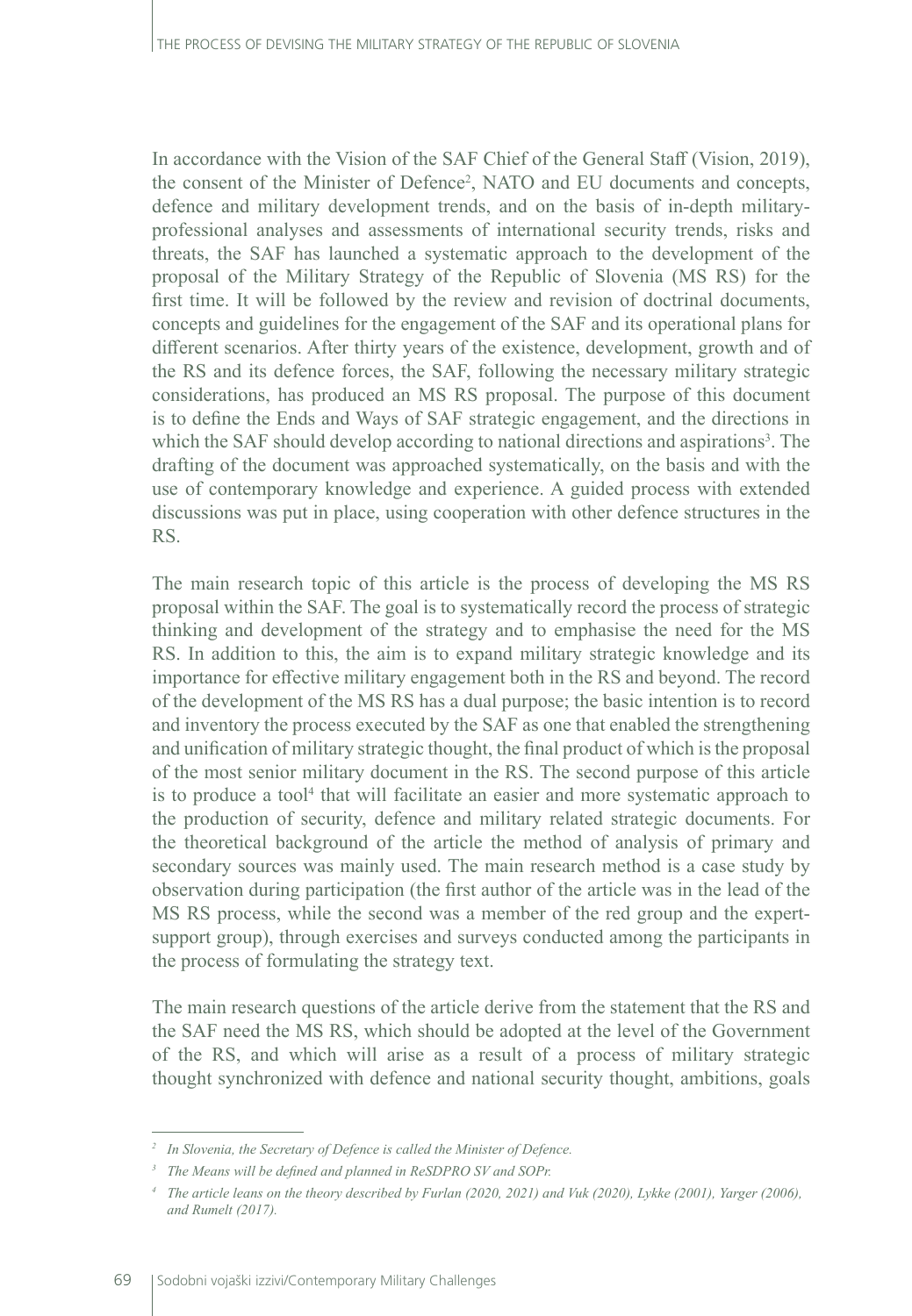and resources. In this context, we will seek answers to questions about strategic consideration, whether there were any peculiarities in the production of the MS RS with respect to the theory, why the RS and the SAF need a military strategy at this time, and why we did not have one before. Additionally, we are interested in the dilemmas faced in the process of the development of the MS RS, and whether the MS RS as a document can contribute to the desired SAF positioning in the state's and society's structure, i.e. for the SAF to be recognized as a credible part of the instrument of national power both at home and abroad, while enjoying a high reputation in Slovenian society.

#### **1 THE NEED FOR MILITARY STRATEGIES**

Military strategy is the art and science of the engagement of the armed forces to achieve the national goals, especially in the field of national security, by using military force or threat. Based on the defined national security interests and threat assessment, the essence of such a strategy is to determine strategic military objectives, necessary resources, risks, and, consequently, military ways to achieve the set national security objectives. A military strategy is based on the national security strategy and the defence strategy<sup>5</sup>, and must express the connection of the armed forces with the other elements of the national security system. The strategy must also reflect the country's commitments to the international community, which in Slovenia's case must pursue national interests within international organizations and partnerships, especially NATO and the EU.

There are several reasons why the need to formulate a military strategy of the Republic of Slovenia has emerged. We can combine them into external and internal reasons, as described below.

External reasons include changes in the international security environment, and an increase in military threats on the periphery of the Euro-Atlantic area, which has been intensifying since 2014 with the use of military force, more intensive and complex hybrid actions, and military operation conflicts below the threshold of war. As a result, NATO and the EU are embarking on new strategies to strengthen their military capabilities, introduce innovations in military operations, and raise their level of preparedness. After 50 years, NATO developed its new Military Strategy (NMS)<sup>6</sup>, which was issued in May 2019. It is of crucial importance from a military point of view, because it was founded on a Capabilities-Based and Threat-Informed

In the case of the RS, it must also be based on the Defence Act of the Republic of Slovenia (ZObr 1994), in *which, due to the lack of strategic documents at the time of its creation, certain elements that usually belong to strategies and doctrines were also defined.*

*<sup>6</sup>Relevant public source about the NMS: NATO (2019), Vergun (2019), and Broeks (2020).*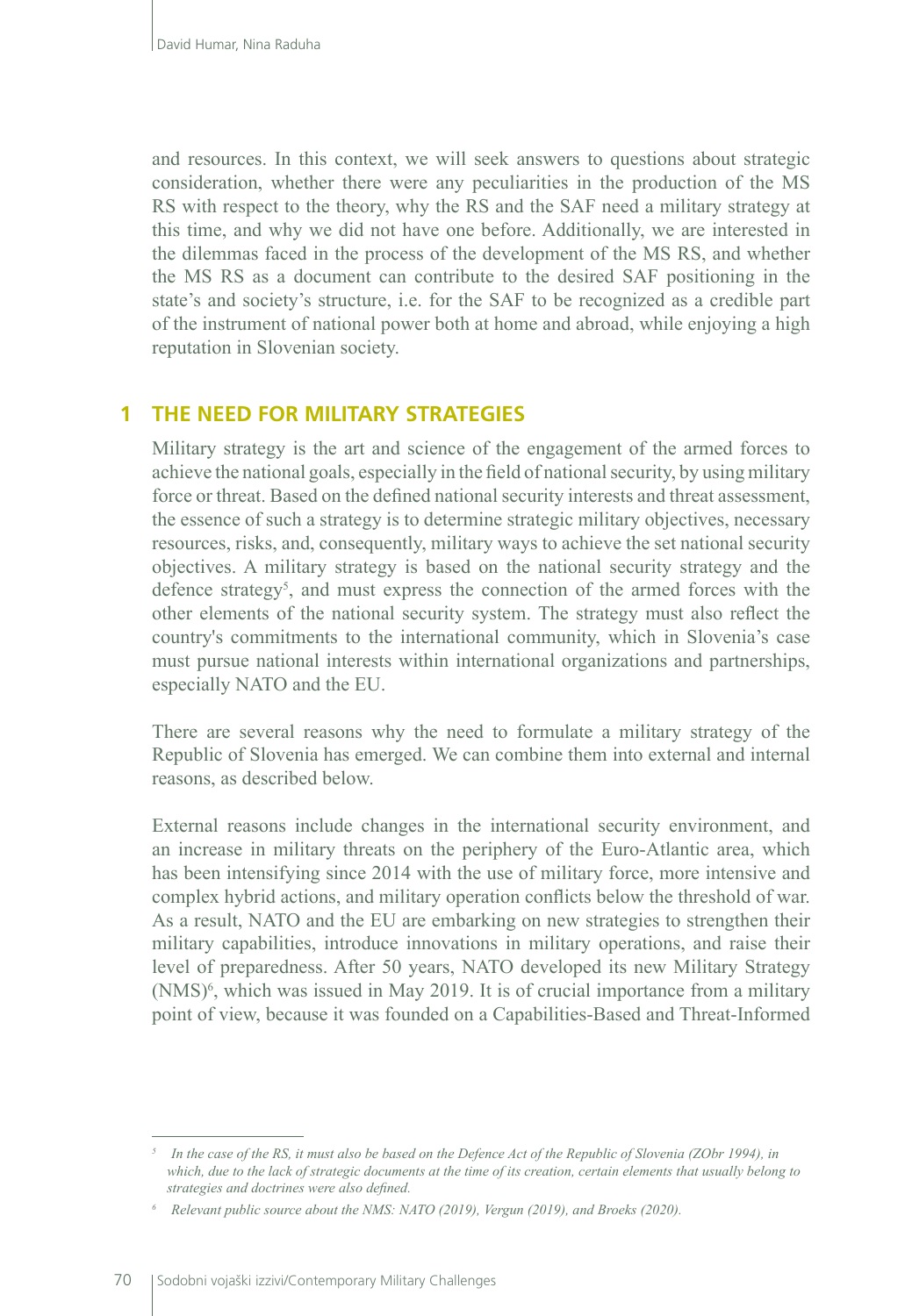Approach7 . In 2016, the EU adopted the EU Global Strategy »Shared Vision, Common Action: A Stronger Europe« (EU Global Strategy – EUGS), which guides EU foreign and security policy, including military development and action<sup>8</sup>. The Republic of Slovenia also joined these processes in 2019, when it adopted a new Resolution on the National Security Strategy (ReSNV-2).

Internal factors begin with the need for clearly defined military strategic thought. Despite the fact that the SAF has most of its operational capabilities at the tactical level, it needs a strategy for SAF engagements as a whole in national defence and in NATO and EU activities, especially in collective and common defence. In its 30 years of independence, the RS has not yet developed a comprehensive military strategy<sup>9</sup>, a written and unified military strategic thought, which would improve and unify strategic knowledge, development and operation, and thus contribute to other national and international strategic documents and activities. The internal reasons include the fact that, despite its predominantly tactical capabilities, the SAF, as a national armed force, must ensure its involvement in providing security at a strategic national and international level, which can, in its core military essence, only be defined by a military strategy. A military strategy is required due to the processes initiated by ReSNV-2 and the growing awareness that ignorance and misunderstanding of security risks and threats can pose a critical risk to national security. Internal factors also include the fulfilment of the obligations of the RS to international allies and partners, which anticipate the strengthening of military capabilities and the strengthening of the deterrence and defence posture. Thus, the MS RS provides a conceptual connection with national, NATO and EU documents, as well as with the documents of allies and partners.

Consequently, and in accordance with the vision and intention of the Chief of the General Staff, in 2020 the SAF began the process of drafting the MS RS proposal (Vision of the Chief of the General Staff of the Slovenian Armed Forces, 2020), which is to be prepared and submitted to the competent authority by summer 2021.

*<sup>7</sup> With a coherent top-down approach, the NMS provides directives and guidelines to the military structure for the continuous and effective development and use of Allied military instruments of power over a 10-year period. Its implementation is based on two documents: Deterrence and Defence of the Euro-Atlantic Area Concept (DDA), issued in June 2020, and NATO's Warfighting Capstone Concept (NWCC) issued in 2021. The contents of the documents are mostly confidential, but publicly available summaries of the documents used in the article are the following: NATO, 2021; Garmone, 2020; NATO ACT, 2020; NATO 2030, 2021; Rynning, 2020, Vergun, 2019; Broeks, 2020.*

*In 2019, NATO issued new Political Guidance (PG19) for NATO adaptation in an unpredictable security environment, focusing on strengthening deterrence and defence, projecting stability and the fight against terrorism, investing in defence, and modernization, focused on military capabilities.*

*<sup>8</sup> The EU has begun to influence the strengthening, building and integration of military capabilities in EU countries. Initiatives have been devised, such as Permanent Structured Cooperation (PESCO), the European Defence Fund (EDF), the Coordinated Annual Review on Defence (CARD), Military Planning and Conduct Capability (MPCC), and the European Defence Industrial Development Programme (EDIDIP). Open sources on the topic can be found at: EU Parliament (2019) and EU Council (2019).*

*<sup>9</sup> The Strategy of the Military Defence of the Republic of Slovenia was issued in 1998 (Grizold, 2004), but focuses mainly on the military part of national defence, which is the most important part of military activities and strategy, yet only one of them.*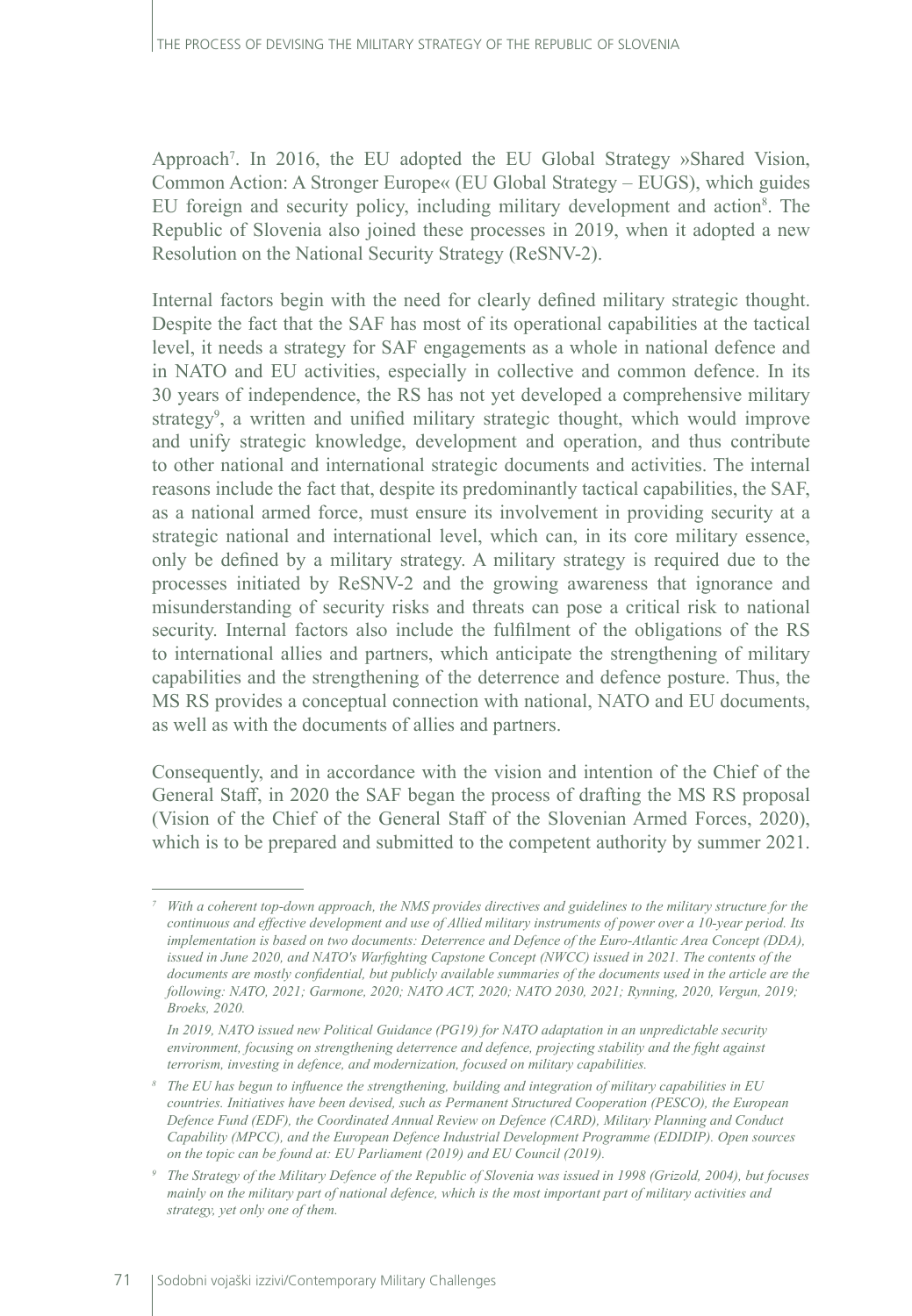The SAF General Staff is the highest military expert body of the RS and is, as such, responsible for the development of military strategic thought, which supports the realization of national interests and goals, and guides the achievement of a proper state of preparedness and the efficient engagement of the SAF forces. As such, it has initiated and led the process of drafting the strategy proposal. The initiated process, however, must ensure the systematic development of military strategic thought from which the MS RS emerges, which offers a solid and modern starting point for the SAF's functioning. Vuk (in Furlan, 2020) argues that strategic (military) thought in the SAF is relatively weakly present. Therefore, it is important to take into consideration how its military experts will perceive, unify and implement this process.

### **2 THE PROCESS OF FORMING A MILITARY STRATEGY OF THE REPUBLIC OF SLOVENIA**

Different scholars from strategy science like Žabkar, Vuk, Furlan agree that defence, especially its military part<sup>10</sup>, and the security of the RS are constant processes that cannot vary according to daily mood and spirit, but must be well planned and clearly defined in the strategy. A military strategy must be synchronized with other strategic documents. A good strategy systematically reduces the impact of uncertainty in decision-making and action processes. It examine, develop and anticipate the strategic environment to the extent that we can respond to a variety of security challenges effectively and in a timely manner. A military strategy substantiates the basis for military concepts, doctrines and plans, as well as basic military and defence planning documents. The strategy is the most important military document, since it defines why we have a military instrument of power, what goals it wants to achieve, and in what way. An important role in the formation of strategies is played by the process of creating, designing and writing them, which their content, feasibility, effectiveness and efficiency largely depend upon (Žabkar, 2003; Vuk, 2016; Furlan, 2020).

#### **2.1 Principles of devising the Military Strategy of the Republic of Slovenia**

In the process of drafting the MS RS, the SAF followed a theoretical framework developed by Furlan (2020). It is also important to highlight Prochazaka's all twelve guiding principles of strategy formulation shown below were taken into account in the implementation of the strategy-making process.

- 1. The problem was identified the changed security environment, the escalation of threats and security challenges, the need for adaptation and for systematization of thought, knowledge, experience and strategic solutions.
- 2. Transparency has been ensured a process implementation team has been appointed; strategic communications have been included in the process from the very beginning, and a time limit and references have been defined.

<sup>&</sup>lt;sup>10</sup> In accordance with the Defence Act of the Republic of Slovenia, the defence of the Republic of *Slovenia is an indivisible whole consisting of the military and civil defence.*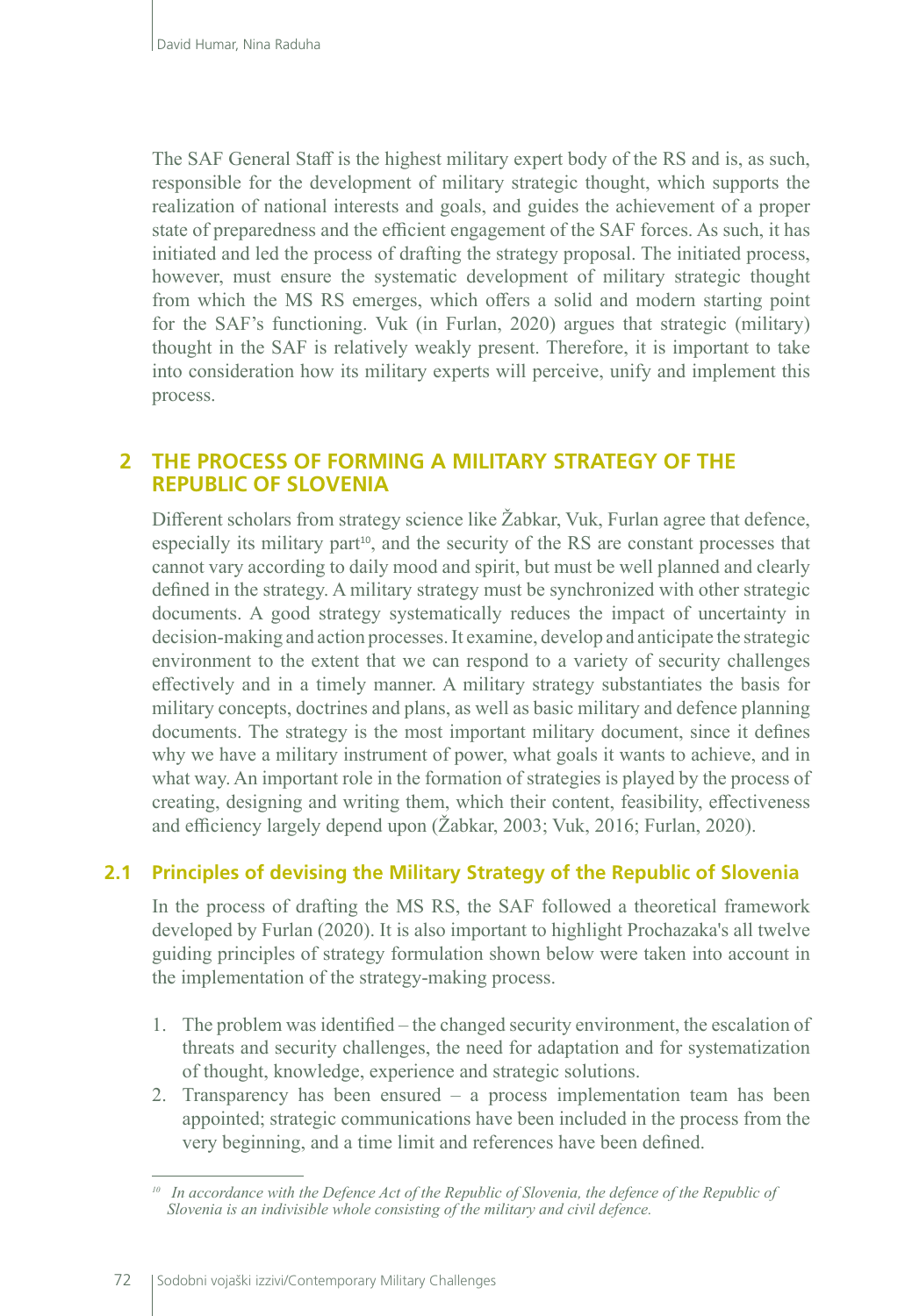- 3. Attempts were made to ensure the principle of interdisciplinarity both officers and non-commissioned officers from various working levels and specialties have been appointed to the working group. In the future second phase of the strategy development process (after internal harmonization), external experts in the field of national security will be present.
- 4. Objectivity was ensured an analytical group was formed, and exercises were conducted to find and test the proposed solutions.
- 5. The process was project-led despite their regular work commitments, the planned number of key officers and non-commissioned officers took part in the strategy formulation process.
- 6. Coherence was achieved gradually the MS RS was placed in the hierarchy of documents, but at the beginning some decision-makers of the defence system had concerns with the importance of the military strategy.
- 7. An alternative approach was enabled by the assessment of different solutions, especially in the context of decision-making exercises (Table Top Exercise  $(TTX)$ ).
- 8. The cost assessment has been made through the provision of resources for the SAF defined in reference documents.
- 9. MS RS objectives have been set publicity; development; strengthening; unification and systematization of military strategic thought; building knowledge and experience; contribution to other documents; creating a starting point for the revision of other military documents, doctrines, plans; etc.
- 10. An implementation framework has been established the main implementation elements have been determined and the identified resource-related modalities have been linked to resources and objectives.
- 11. Indirectly, lessons learned have been taken into account lessons learned from devising other strategic-level documents were indirectly taken into consideration. During the process, the analytical team accurately recorded the lessons learned.
- 12. Best practice to a large extent theoretical and international strategy-making practice has been taken into account (Prochazaka, 2019 in Furlan, 2020).

#### **Strategic communications**

Strategic communications is a sub-process within the MS RS formation process, which in terms of content complemented the aspect of the cognitive and non-kinetic dimensions of SAF activities. At the same time (more relevant to this article), the aim of integrating strategic communications into the entire process of the development of the MS RS was to uniformly achieve the desired communication effects with regard to the content and the MS RS devising process on the perception and behaviour of the selected target public. For the purposes of drafting the strategy strategic communications guidelines were developed, which sought to form a unified understanding of the need for the formation of the MS RS and why the RS needs it. Strategic communications provide a framework for the commonly accepted presentation of the strategy's content and its effects to the internal and external environment, and help to balance the expectations of the national and strategic operating environment.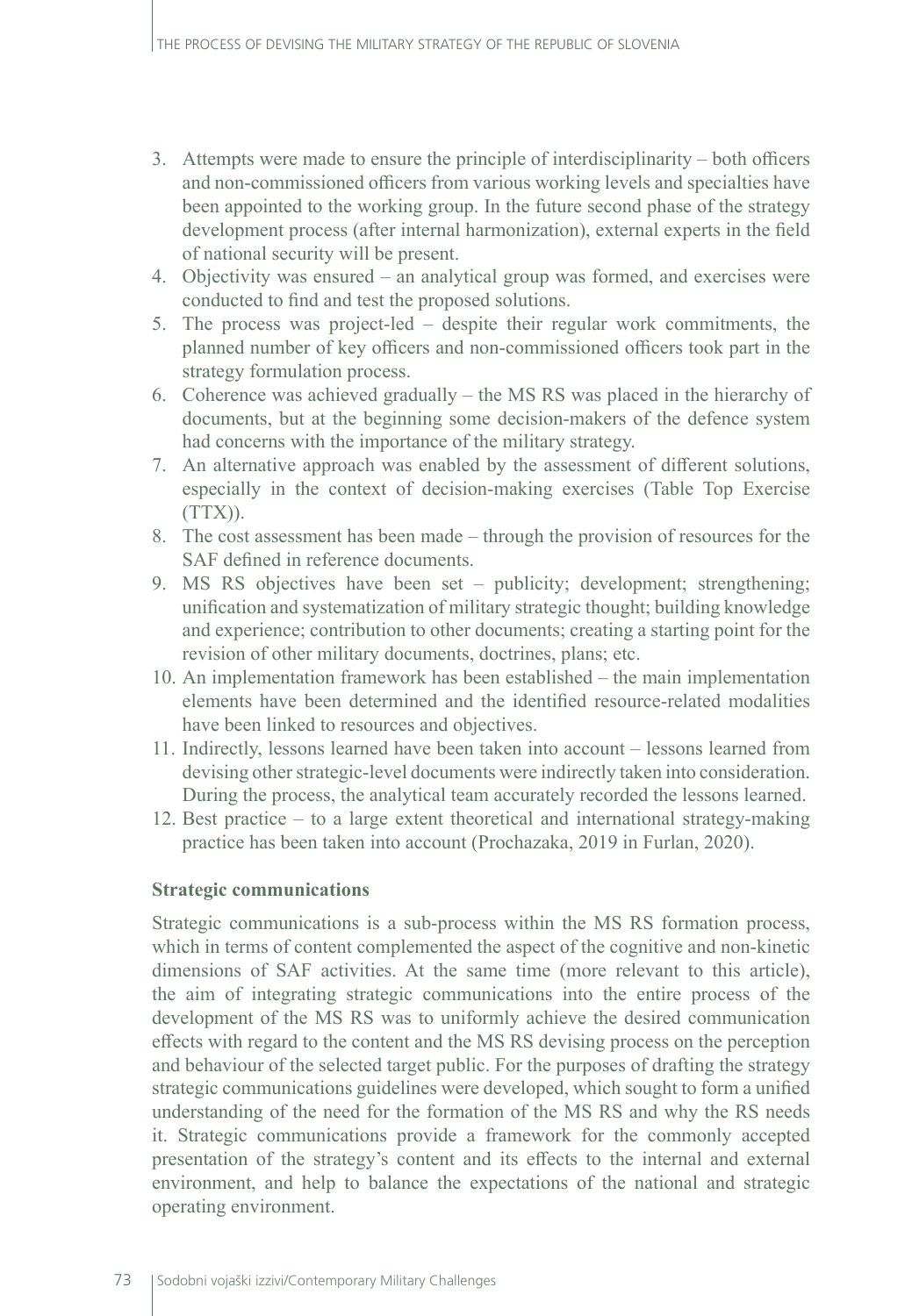#### **2.2 The basis of the Military Strategy of the Republic of Slovenia**

#### **Initial guidelines**

The Chief of the General Staff's intent, which was written in the development vision, is clear. He wrote that the activities and efforts of all SAF members should focus on the development of a military strategy, which will be based on the ReSNV and the Defence Strategy of the RS. It must take into account other strategic documents in the area of national security and the newly adopted NATO and EU documents – the NATO military strategy, EU concepts, plans and guidelines, and a strategic analysis of the security environment and contemporary threats.

By order of the Chief of the General Staff, an Interim Group for the preparation of a draft MS RS was established in the SAF. The group consisted of more than 60 different military, defence and security experts who were tasked with preparing a Draft Military Strategy of the Republic of Slovenia in a transparent manner and in a professionally planned and managed process, by 30 June 2021.

#### **IDENTITY CARD OF MS RS**

Proposer of the strategy: SAF Approver: Minister of Defence Holder of the MS RS: SAF General Staff Signatory: Government of the RS Time frame: 24 September 2020 – 31 July 2021 Participants: Administrative part of the MoD Coordination: Interdepartmental Type: Operational military strategy with development elements Accessibility: Public text

#### **Placement of the military strategy in the hierarchy of strategic documents**

As already mentioned, the strategy must be in line with national and international strategic documents in the field of defence and the military. The SAF is based on the Constitution of the Republic of Slovenia; the Defence Act (ZObr); the Resolution on the National Security Strategy of the RS (ResNV-2); the Defence strategy; and other strategic level documents<sup>11</sup> affecting the functioning of the SAF. Based on the tasks from the ZObr and other guidance documents, the military strategy, which is the

*<sup>11</sup> The study Hierarchy of Documents in the Field of National Security in the Republic of Slovenia from 1999 and the decisions of the Government of the Republic of Slovenia from 1999 and 2000, among other documents, define the strategy of military defence. In accordance with the ZObr and the ReSNV, the SAF, in addition to the key function of national military defence, also has other functions and thus a broader mission. This all together is the comprehensive matter of the MS RS. However, the military strategy must be complementary to the ReSDPRO SV, which is defined in the Rules on Planning in the MoD of the RS, as a guiding and planning document in the area of SAF development.*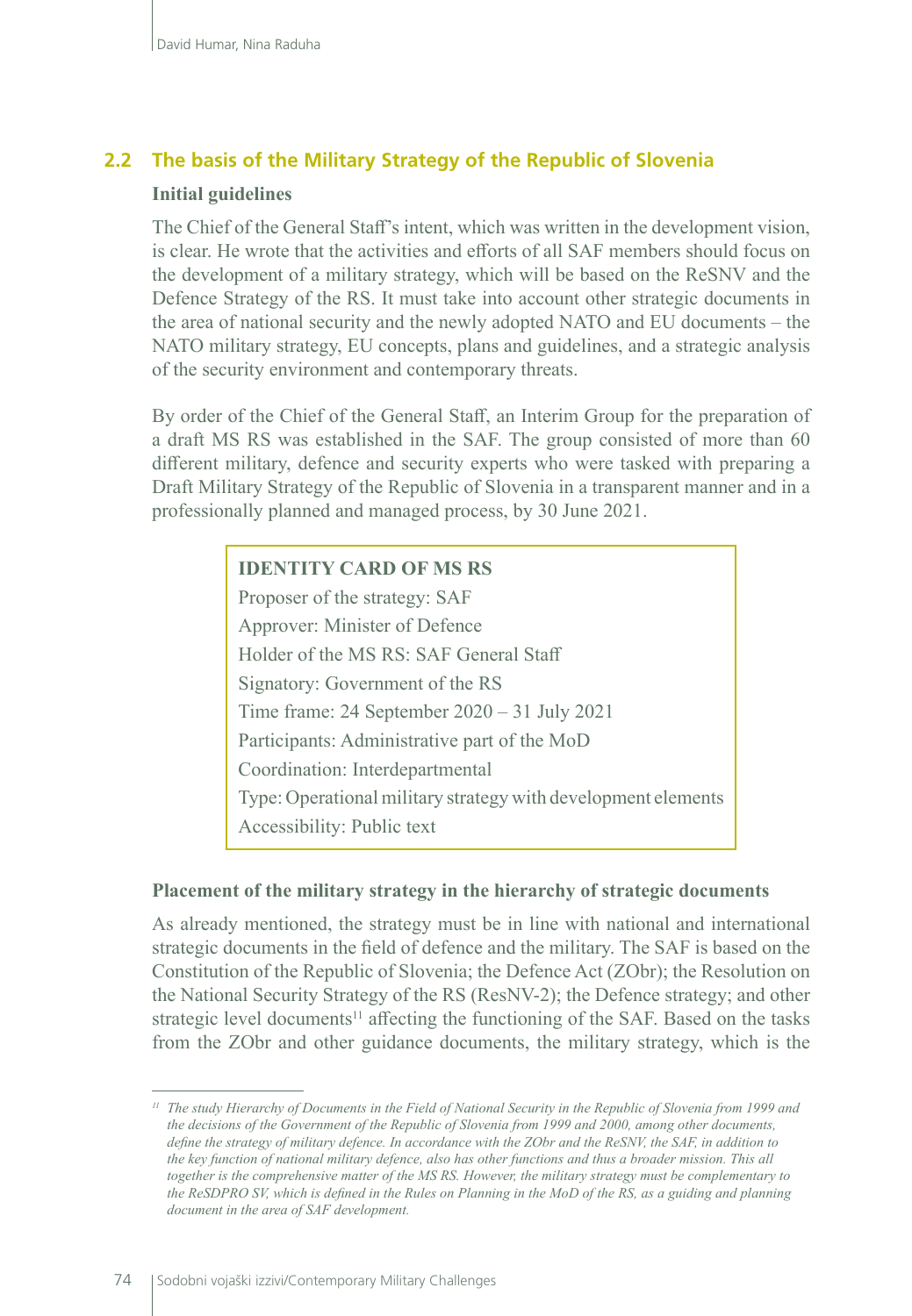skill and science of balancing military objectives, means, ways and methods of use, defines the achievement of the set objectives. The MS RS also takes into account the adopted NATO Military Strategy (and the documents implementing it), the NATO Joint Doctrine (AJP-01), and the emerging EU Strategic Compass.

It was decided by the MoD that the process of drafting the MS RS must take place simultaneously and in coordination with the drafting of the Resolution on the General Long-Term Programme of the Development and Equipping of the SAF (ReSDPRO) and the Medium-Term Defence Programme of the RS (SOPR), and must reflect the direction of the NATO and EU strategies. All this will enable the renewal and development of the operation plans of the SAF and provide adequate resources for strengthening and building the SAF's capabilities.

#### **Process of devising the Military Strategy of the Republic of Slovenia and organization of work**

The course of the individual phases of strategy formulation was defined while preparing the starting points for the MS RS, and registered in the Order for the Implementation of the Proposal Process of the MS RS (Order, 007-203/2020-1). Within the process of the formation and adoption of the MS RS, three phases were defined:<sup>12</sup>

- 1. Phase 1: Strategic consideration (September to December 2020).
- 2. Phase 2: Development of strategic thought (January to May 2021).
- 3. Phase 3: Formulation of the Military Strategy proposal (May to July 2021).

The phase of creating starting points was not defined in the Order, so in this article we consider it a pre-phase. Phases 1 and 2 were conducted in a strictly confidential environment; however, the third phase, the harmonization and drafting of the MS RS, was unclassified, as the MS RS will be a public document. The completion of each phase is reported to the Chief of the General Staff to provide him with an overview of the situation. According to the report, the Chief of Defence (CHOD) provides guidelines and instructions for the further work of the MS RS preparation group. In practice, the development of strategic thought and the drafting of the MS RS already began in Phase 1, so in reality the phases overlapped.

The work was organized within five groups, each with its own specific contentrelated task. The groups adjusted their methods and micro-timing according to the content, availability of personnel and expectations:

*<sup>12</sup> It should be noted that the process of creating a MS RS was underway when the Covid-19 epidemic was declared. All consultations, meetings, presentations and exercises were therefore carried out in compliance with the prescribed measures for the prevention of SARS-CoV-2 Covid-19 virus infection. This additionally impeded the work of the organizational team; however none of the participants caught the infection during the MS RSrelated activities related.*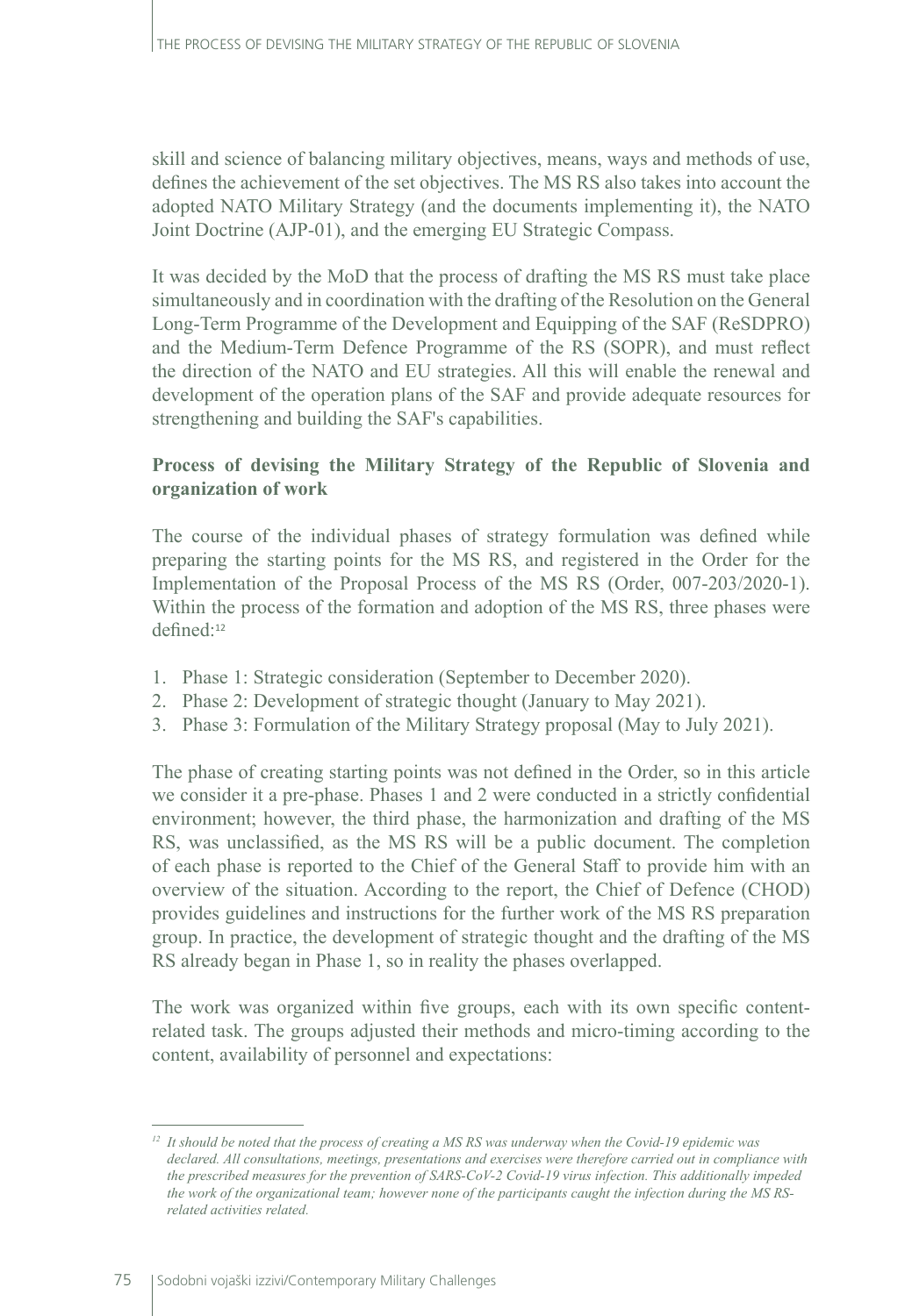- 1. The expert-coordinating group was tasked with the decision-making process and the presentation of the strategy to the internal professional public at the Ministry of Defence and later to the external public and the media. It consisted of the most senior SAF representatives, who were able to use their strategic-level competencies to formally and professionally design and direct the process of military strategic reflection and knowledge development.
- 2. The Blue Group consisted of strategic experts and decision-makers who, with their competencies in specific subject-matter areas, ensure a military professional, meaningful and coordinated search for the definition of solutions and the formulation of the emerging strategy and its systematic record. Their basic task was to unify military strategic thought, thus providing a solid basis for a clear military strategy. The group provided the necessary transfer and management of information and synchronized the work of the other groups.
- 3. The Yellow Group consisted of operational and strategic-level experts. They were tasked with ensuring the synchronization of strategic thought with the operational requirements, examining the security situation and the strategic environment, providing threat assessment, and identifying security risks and threats.
- 4. The Green Group consisted of representatives of the operational and tactical levels, whose competencies ensured the synchronization of strategic thought with the tactical requirements, and whose task is to define the strategic military objectives and their connection to the tactical level, and to approach the search for ways to operate and engage the SAF.
- 5. The Red Group consisted of representatives who used their knowledge, connections and careful planning skills to provide the necessary connections to the environment and various publics within and outside the SAF. They were in charge of implementing the strategic communications processes from the beginning of the strategy development process until the MS RS adoption and its further implementation. The group was tasked with ensuring the comprehensibility of the text and the message related to the content of the MS RS, as well as the processes of its implementation.

Individual members of these groups also participated in the expert-coordinating and expert-support groups. They were tasked with preparing substantive material for study and discussion, and exercises, discussions and seminars. The preparations were organizational, logistical and mostly contextual. They defined the main objectives, issues and dilemmas of the discussions. After seminars and exercises, which they organized and provided the substantive materials for (scenarios, vignettes, solutions and contents), conclusions and tasks for further work were designed and approved by the expert-coordinating group. The key task, and most demanding one, was to write down the solutions from the discussions that were the basis for drafting the proposed chapters. The chapter proposals were discussed by all the groups, and they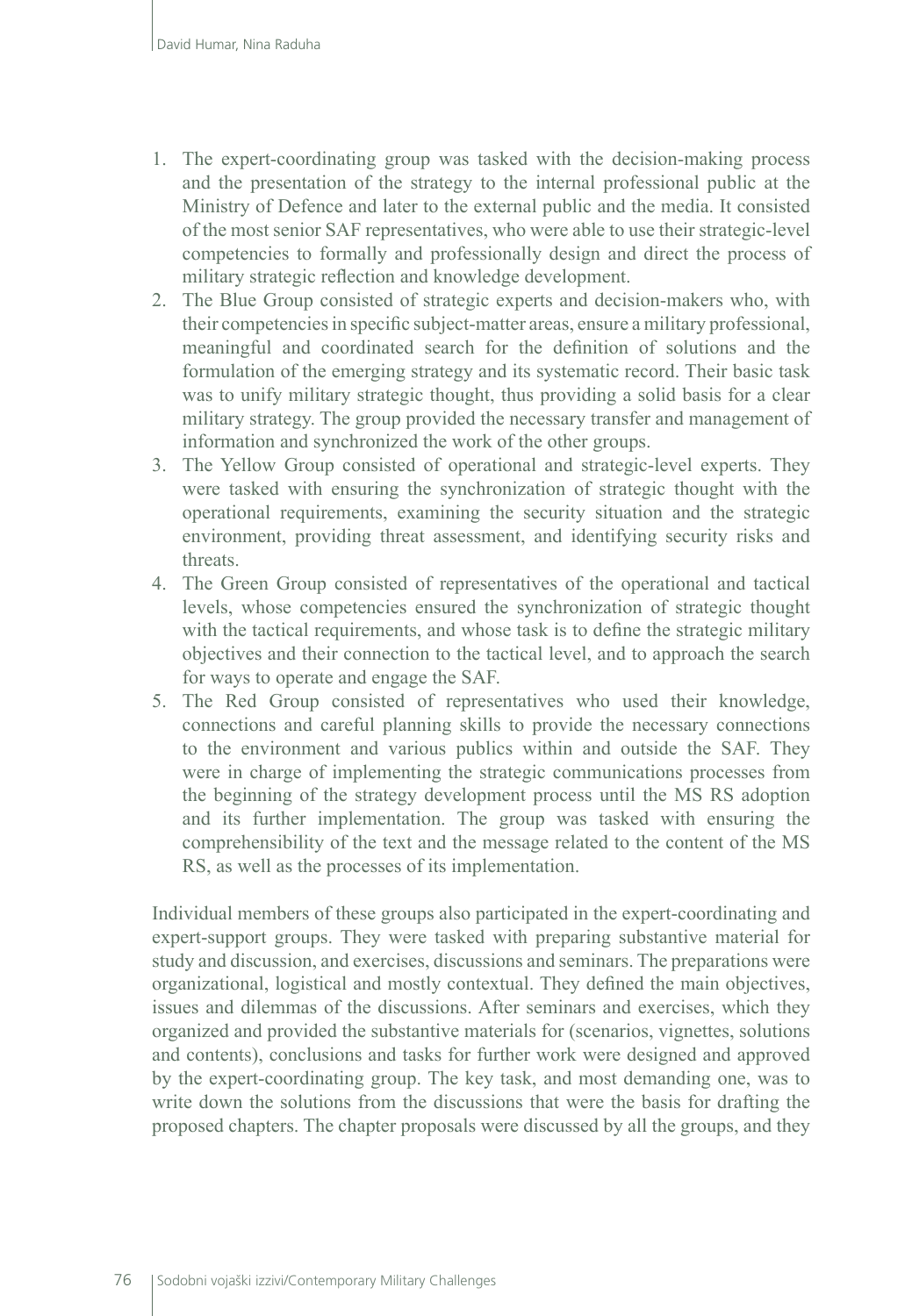could send written suggestions on the proposals. The consolidated proposal of the full text was discussed three times in the Blue Group before the final approval13.

#### **Aim and purpose of the strategy**

The purpose of the consideration and development of the MS RS is to define the concept, principles and idea of the SAF's engagement as a defence force and as a key part of the military instrument of power, and to consolidate its military strategic thought and moral foundations.

Military professionals define and understand the SAF as an instrument of national power. Therefore, the purpose of the MS RS is to define the military strategic goals and the ways of achieving them with the military instrument of national power, thus contributing to the renewal and preparation of other strategic documents of the RS.

The aim of the MS RS is to determine the ways in which the SAF is engaged and used in pursuing the interests and goals of national (defence) security and in responding to sources of risks and threats to national security. As part of the introductory section of the formation of the MS RS, the desired final state was defined, which can be achieved by recording a realistic and feasible MS RS: the SAF is a credible military instrument of high reputation in Slovenian society's domestic and international environment.

#### **Designing the MS RS contents outline**

The MS RS contents outline followed the theory of the process of creating and formulating strategies. The created content sets served as the basis for the work of the groups and their content engagement, and later became an index of the strategy. The assessment and selection of the framework were carried out by the strategic decision-makers and by groups to which an individual thematic set of the contents was assigned. In addition to the foreword, introduction and conclusion, the proposal of the MS RS consists of six content sets: (1) Strategic Framework; (2) Military Security Environment: Threats and Risks; (3) Strategic Military Objectives; (4) Military Instrument of Power of the RS; (5) Deterrence and Military Defence Methods of the RS, and engagement of the SAF; (6) Imperatives of the development and engagement of the SAF.

#### **2.3 Phase one – strategic consideration, assessment**

The process of extended discussions and deliberations began on 24 September 2020 at the Kadetnica military facility in Maribor, with two-day consultation of the

*<sup>13</sup> The blue group organized 10 consultations, while the other groups had even more. Additionally, two exercises by SAF strategic decision-makers and three mini-exercises and one extensive seminar of experts from the defence structures of the Republic of Slovenia were organized. More than 80 military, defence and national security experts participated in the strategy process. A small group in charge of writing spent more than 10,000 hours in refining and formatting the text. Several presentations of the process and content of the MS RS have been given for various interested groups.*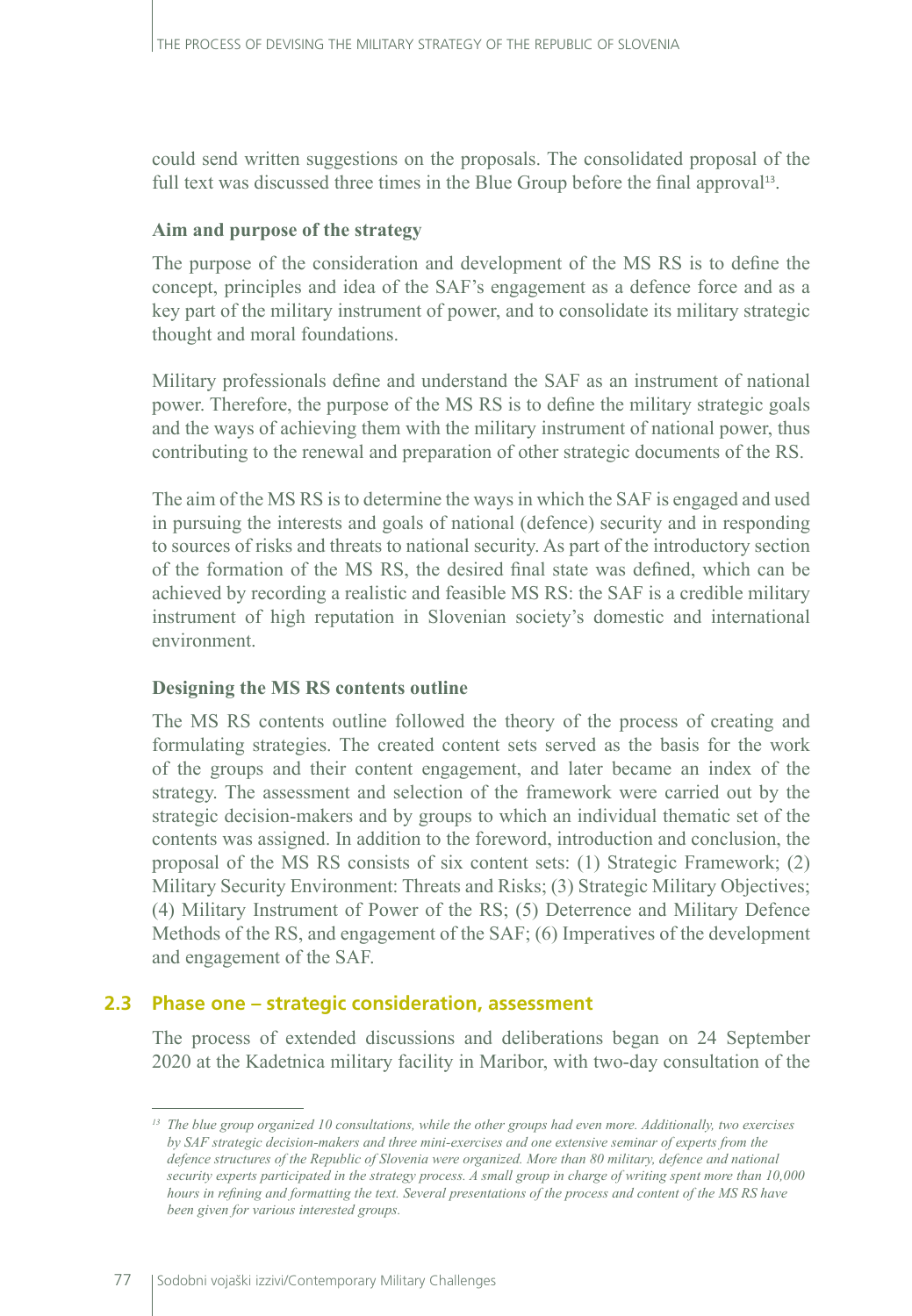SAF's key personnel. In the first phase, a series of discussions, consultations and workshops were held, as well as a process of military-strategic reflection, focusing on defining the strategic and military environment, political and military ambitions, and the military instrument of power in both the narrower and broader sense.

The first two content sets of the index served as a framework for the MS RS and were carried out through discussions within the Blue Group on the basis of materials prepared by individuals<sup>14</sup> and the Yellow and Green groups. This part of the process was classified as "secret". The discussion of the selected topic at the level of the Blue group was followed by discussions at the level of the Yellow and Green groups. The Red group continuously monitored the flow of the discussions, informed the internal public about it, and organized presentations and meetings with stakeholders in the defence system. The first phase was followed by an analysis of the situation, where the military-strategic consideration was assessed. The formulated content and the set postulates were written down as a unified foundation for the continuation of the production of the MS RS.

Following the guidelines of the Blue Group, the Green Group examined the strategic environment and threats, as well as the documents defining the SAF's goals and functions. In connection with this, the group defined the goals, sub-goals and activities that the military power should provide for the implementation of the basic tasks from the Constitution and the Defence Act.

The first phase of the process of drafting the MS RS was completed by recording the strategic military goals. The content was coordinated and approved at a meeting of SAF strategic leaders. The confirmed content of the first three sections was then presented to the working bodies and internal organizational units of the Ministry of Defence<sup>15</sup>. In principle, the strategy development process was accepted and supported. All undefined, uncoordinated topics were identified, such as protection of critical infrastructure, increase in defence forces, strategic logistics, and so on. The fact that the SAF and the administrative part of the MoD had difficulties in agreeing on the MS RS signing authority is of key importance for understanding the process of the MS RS formation. All the identified topics, perceived deviations in understanding, and open questions concerning the content and process of the strategy were recorded with the aim of them being resolved and coordinated in the second phase of the formation of the MS RS.

*<sup>14</sup> Experts from the SAF, specializing in strategy science, including Vuk (2020).*

*<sup>15</sup> During the completion of the first phase the first findings, the contents of the first three sections and the process of drafting the MS RS were presented to: the Defence Policy Directorate, the Defence Affairs Directorate, the Logistics Directorate, the Intelligence and Security Service, the Secretariat of the Secretary-General, the Administration of the Republic of Slovenia for Civil Protection and Disaster Relief, the Defence Inspectorate of the Republic of Slovenia and, outside the MOD, to the Slovene Intelligence and Security Agency.*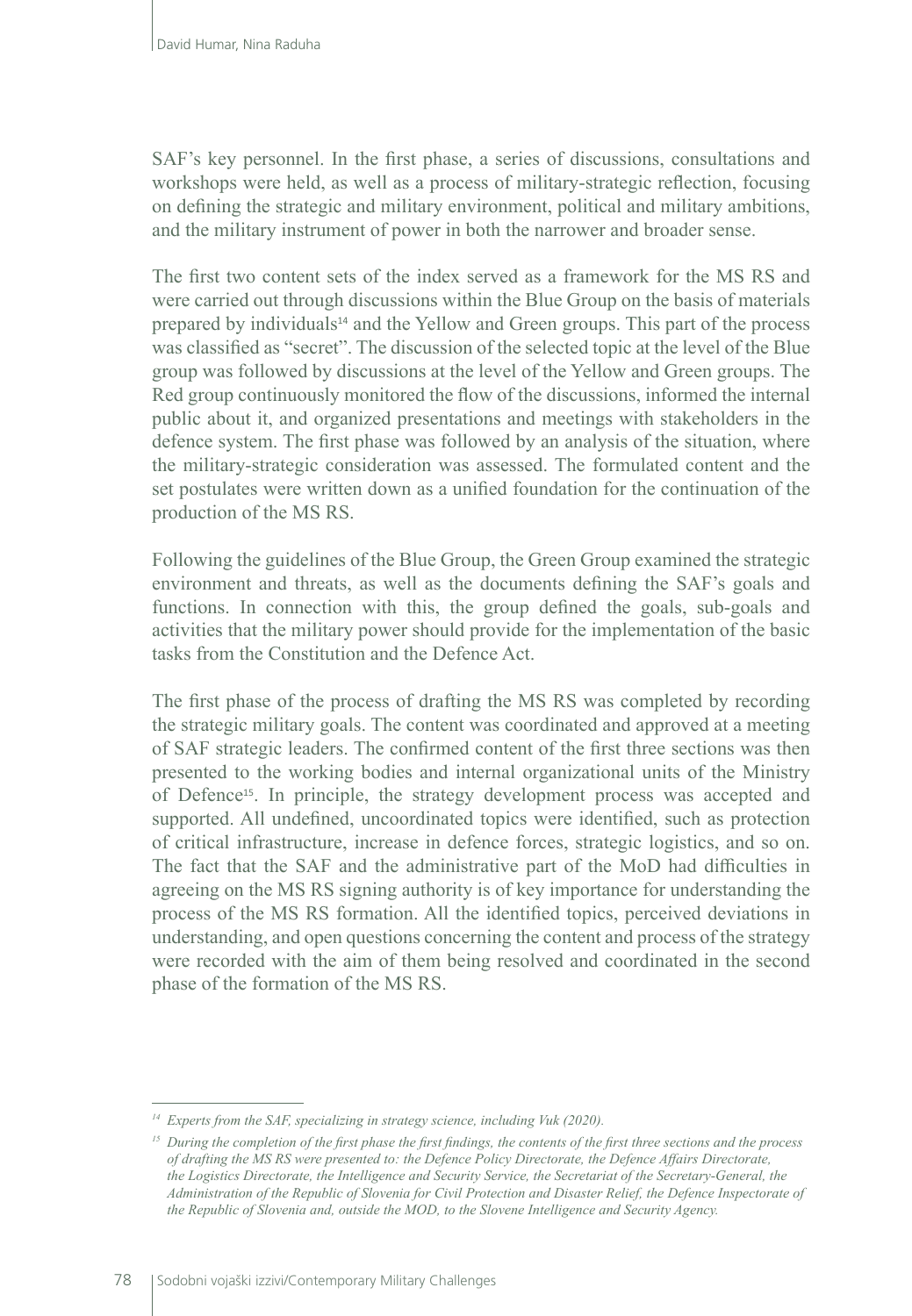#### **2.4 Second phase – development of military strategic thought**

In the second phase the process continued, based on the situation analysis and the first three content sets, with the first exercise testing the already defined content to find solutions for bridging the gaps between the environment, ends, means and exploring possible working methods. The process focused on defining the use of the military instrument of power; conducting military activities in peacetime, crisis and war, including the cooperation and support of other departments; the support of and integration of the SAF into the national security system (including participation in the decision-making process); and identifying important strategic imperatives of the SAF's development and warfare. The discussion of these topics was carried out sequentially, bottom up, in accordance with the set outline and the already defined goals, with the initial discussion at the level of the Green Group, followed by discussions at the level of the Yellow and Blue Groups<sup>16</sup>.

In the search for solutions through discussion, the key working method in this phase were the table-top exercises (TTX); one TTX at the beginning and one at the end of this phase. During the exercises, other stakeholders in the defence and security system were also included in the process of creating the MS RS. In addition, a full-day expert seminar with participants from the MoD and the SAF took place. Considering the needs of the process and the guidelines provided by the Chief of the General Staff, this phase included at least two consultations of each individual group. During these consultations, the groups focused on the substantive and procedural challenges in the formation of the MS RS.

A test of the risks and benefits of the MS RS content was carried out in the TTX, through discussions at working meetings of different strategy-making groups, and in numerous correspondence reflections of selected experts. The risks and benefits were sought by monitoring discussions and exercises, and were integrated into the organization of further work.

#### **Table top exercises – Kresnik**

As part of the process of military strategic reflection and the formation of the MS RS, two TTXs were carried out, based on the Kresnik 2020 scenario<sup>17</sup>. The purpose of the

*<sup>16</sup> The connecting element of writing the strategy in this and the next phase was a group of individuals, who provided the draft text of the strategy. The group refined each chapter, which had been written on the basis of discussions, findings and compromises, in terms of terminology, content and form. By doing this, they enabled a review of the text in the reverse hierarchy of the MS RS creation.*

*<sup>17</sup> The Kresnik 2020 scenarios, which were used to enact exercises TTX 1 and 2, were created on the basis of knowledge of the strategic framework of the RS and its geographical strategic position, analysis and identification of threats to national and international security, and the way the opponents operate. The scenario was formed on the basis of realistic assumptions and taking into account the technological development and information environment of the SAF operation. The scenarios were complemented by various vignettes (the term vignette denotes an imaginary event that in a fictional situation requires some action and response and is a consequence of the development of the scenario). The participants responded to the vignettes in the form of discussions and expressions of opinion through pre-prepared questions asked by the exercise managers. These questions were a reflection of dilemmas or open questions in writing down the content of the strategy and its concepts.*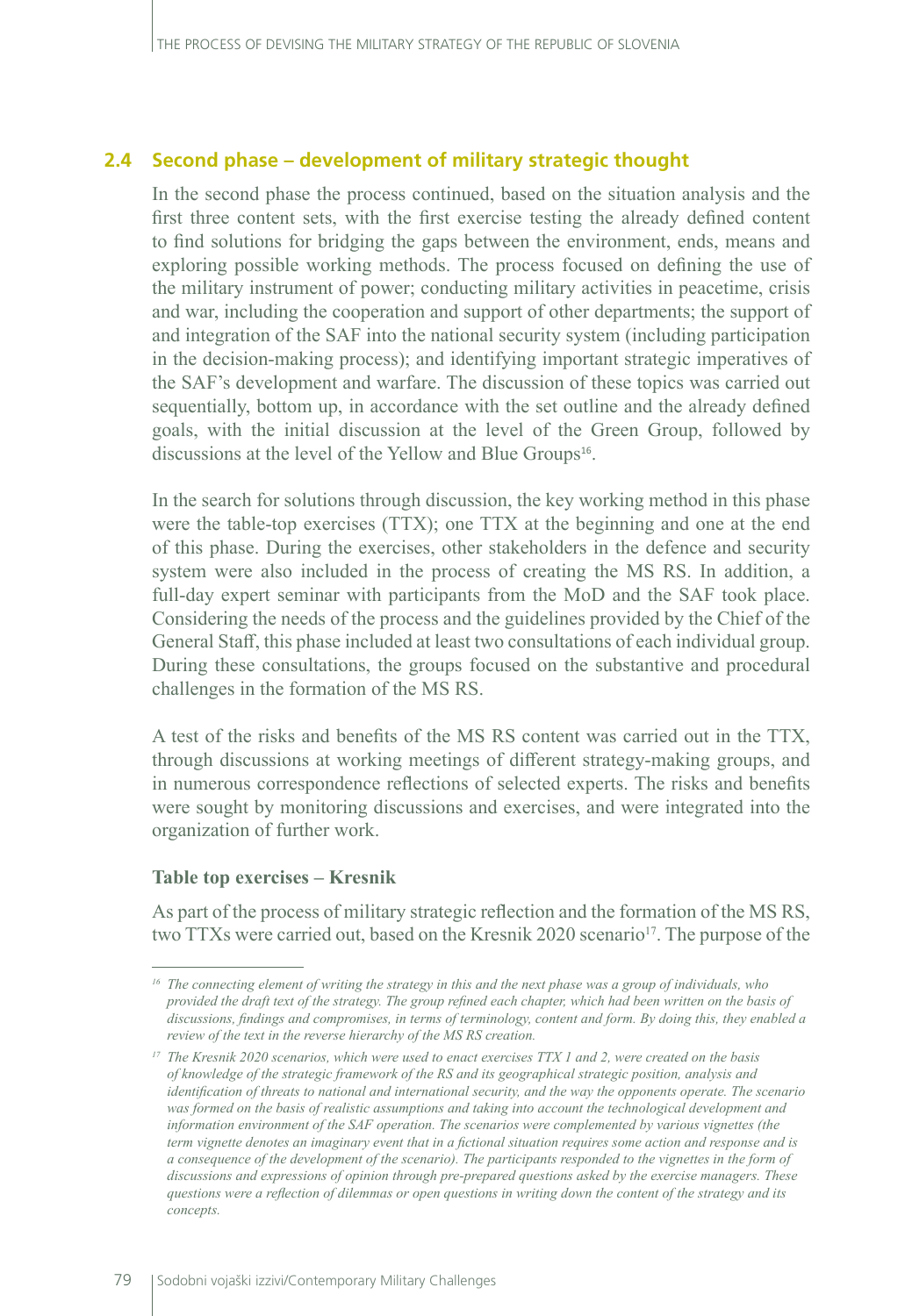TTXs was to conduct an effective discussion and exchange the views and opinions of key SAF leaders in an effective way, with different views within the framework of strategic reflection based on the scenario.

The first exercise, in December 2020, was attended by 60 people from the Blue Group for the preparation of the MS RS, and invited individuals from the administrative part of the MoD and the SAF members supporting the exercise. In this way, an attempt was made to identify the gaps between the means and the goals, define the possible ways in which our defence forces should operate, and systematically write them down in the military strategy. The Exercise Director was the Chief of the General Staff of the SAF. His basic guidance was that the MS RS was to provide an answer to how the SAF will carry out its basic mission in the future, and to reflect the fact that the SAF is a military instrument of power.

During the exercises, working meetings and consultations of the formed groups were organised to prepare the contents. All the participants were aware of the importance of the process of creating a strategy, not only from a substantive point of view, but also from an educational point of view. In this context, and based on TTX-1, three additional mini TTX exercises were carried out. The participants in these TTXs were members of the Yellow and Green Groups, the Senior Officer Staff Course candidates, and the writers of the content part of the strategy. These three exercises enabled the testing of the comprehensibility of the defined solutions, the expansion of strategic thought within the SAF, and the identification of gaps in the solutions, as well as unifying the understanding of exposed strategic dilemmas between the strategic, operational and tactical levels. Additionally, it facilitated the expansion of knowledge of the reasons and need for developing a military strategy.

The final part of the second phase of strategy formulation was the implementation of TTX 2, carried out in March 2021. This exercise included all the groups involved in the strategy formulation process, thus enabling a two-level discussion, identification of solutions, decision-making, and detailed replay, as well as the testing of certain solutions. The operational and tactical parts were divided into ten project groups, which, according to the projects, presented solutions or responses to the vignettes from the scenario. Their starting points and suggestions were used by the strategic (Blue) group in their decision-making. The purpose of the exercise was to encourage discussion on the possible ways and methods under which the SAF could operate in order to achieve the set military strategic goals in a complex, hybrid, information environment in which we are already facing modern security challenges and threats. Experts from the Ministry of Defence also took part in the exercise, which enabled mutual discussion and a coordinated search for solutions within the overall response to ensure the defence of the Republic of Slovenia and the use of the SAF. The findings of the discussion served as a good basis for the quality continuation of the formation of military strategic thought, and the preparation of a proposal of the SAF's contributions to the Resolution on General Long-Term Development and Equipping Programme of the SAF.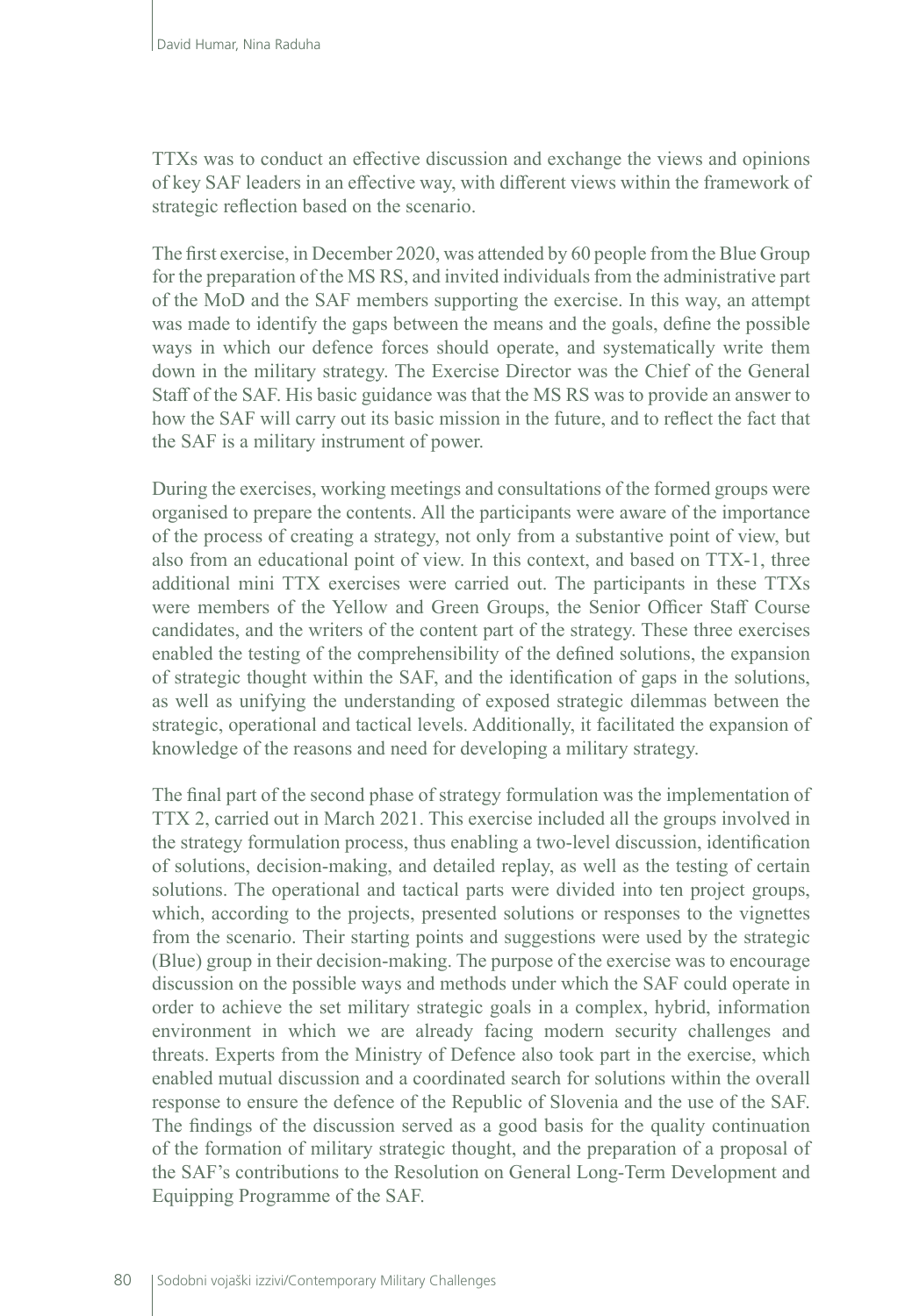The analysis of the findings, the results of the discussions, the highlighted topics and the accepted facts were monitored by the analytical and observatory groups, which had the exclusive task of recording during the exercises.

#### **Strategic seminar as part of the project of preparing the MS RS proposal**

Based on the experience of the MS RS formation process and the implementation of the first TTX, areas were identified which would require in-depth knowledge and the appropriate exchange of information and procedures with other stakeholders in the national security system. A strategic seminar, in cooperation with representatives of various MoD bodies and the SAF, was therefore held. The topics discussed in more depth and coordinated between all the stakeholders at the seminar were the following: the national command and control system in crisis and war; the national command and control system immediately prior to and during collective defence; system and crisis response measures; threat assessment; the development of the SAF's capabilities; growth in military and defence capabilities; the National Defence Plan; host nation support; protection of critical infrastructure and facilities of special importance; and the response to hybrid threats.

Each individual topic was presented by the administrative part of the MoD, which covered mainly the legal-formal aspect of the topic, and by the user (the SAF), which presented the topic from the user's perspective and the perspective of practical experience. The topics were presented in sets, between which it was possible to initiate discussion and coordinate opinions. The remaining dilemmas and open questions were postponed until the gaming and discussion during TTX-2. The findings, compromises and provided solutions represented the basis for the definition of the second part of the MS RS content proposal. In this phase, the risks of feasibility and the substantive inadequacy of the MS RS were identified.

# **2.5 Phase three: design of the text proposal of the MS RS**

In the third phase, on the basis of the substantive material prepared in the previous phases, the writing and drafting of the proposal of the MS RS continued. The preparation of the proposal was carried out by an expert support group, which carried out the process through the coordination of the strategy proposal at all three levels. The individuals responsible for particular sections and content were designated, as well as a subgroup which was to compile the first drafts of the complete text. These drafts went through at least three coordination meetings in the Blue group, with the support of the other groups.

In cooperation with Slovene language specialists and terminologists, the group harmonized the terminology and arranged proofreading. An English translation of the text was provided by the translators. Additionally, two attachments to the MS RS were prepared: an explanation of terms, and a terminology glossary of the basic resources used in the MS RS. The MS RS draft in its current version represents the proposal draft for the Minister of Defence of the Republic of Slovenia.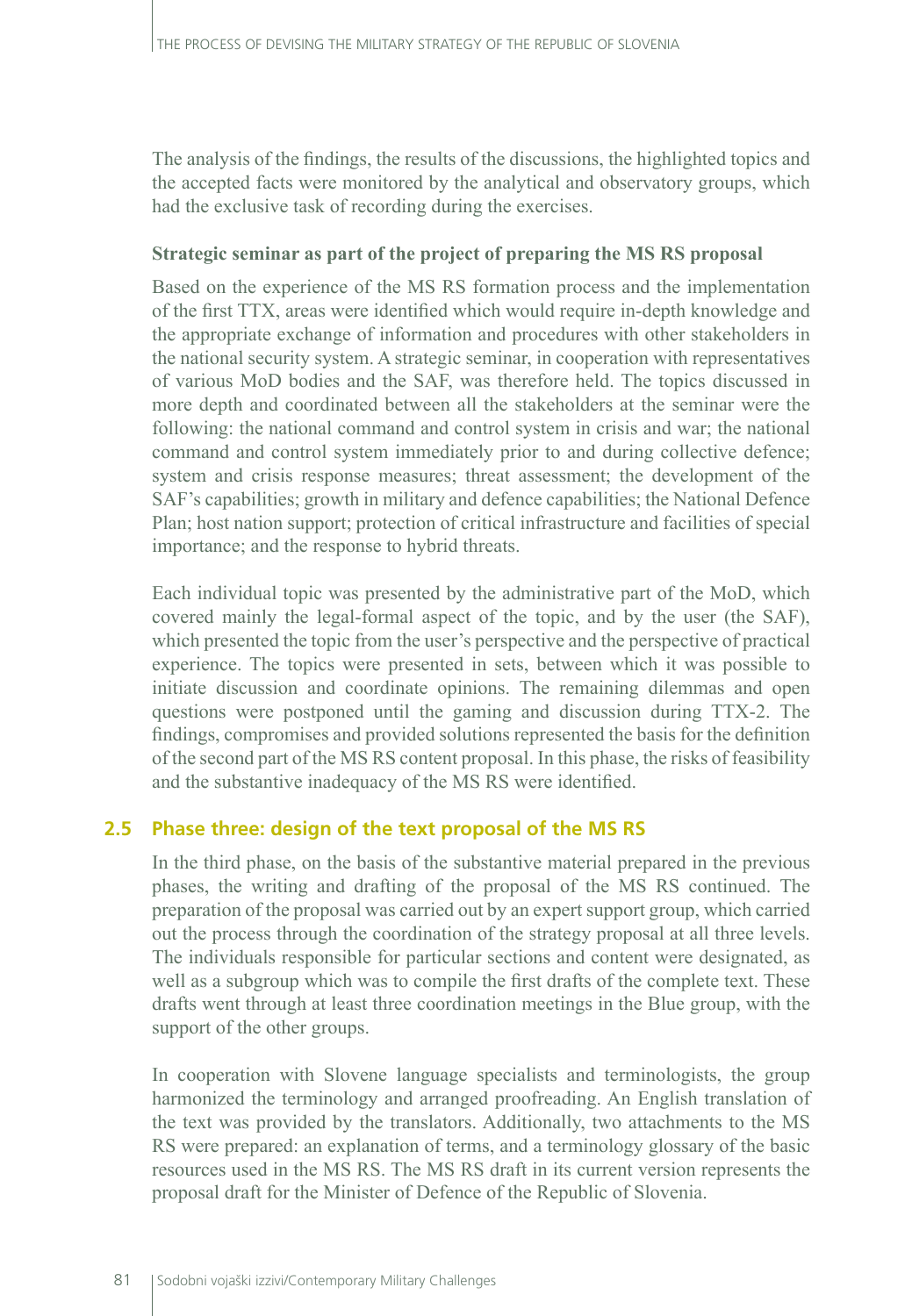According to the plans, the final proposal of the strategy can, at this stage, also be presented to the wider professional and other public. However, in accordance with the guidelines of the MoD, it was necessary to take this phase slower in order to harmonize the MS RS timetable and content with ReSDPRO.

# **3 LESSONS LEARNED FROM THE PROCESS OF DEVISING THE MS RS**

The evaluation of the performance, usefulness and content acceptability of the MS RS was a regular, continual process in the formation of the strategy. The process of creating the strategy was monitored by the analytical group in the strategic decisionmaking exercises. Feedback and (dis)satisfaction with the process and new proposals were sought by conducting surveys of the TTX participants. Minutes of the group's findings and conclusions were also written at all the consultations of the Blue group.

#### **3.1 Evaluation of the performance, usefulness and content**

#### **Findings of the survey analysis**

During the process of developing the MS RS, three surveys were conducted with approximately 40 respondents who participated in the TTX or strategic seminar18. The key findings are described below:

The process of strategy drafting, the exercises and the discussion at the TTX were identified by the respondents as very useful, because they enabled a unique process of learning the development of military thought and military decision-making. A large proportion of the respondents believed that the process contributed to personal professional development in terms of broader military strategic thinking and decision-making.

It was considered to be an excellent opportunity for an exchange of expert opinions on the topic of military strategic thought, since all the participants had the option to participate in the discussion, and all were encouraged to contribute. They found that the exercises provided important guidelines and starting points for further work on the strategy; enabled the verification of the SAF's methods of operation and use; indicated gaps, especially capability-related ones; and revealed gaps between the actual and the recorded existing situation, and the relevant solutions. The exercises provided a very good starting point for further work and decision-making. The integration of the civilian and military perspectives was recognized as important in the exercises and consultations, because only in this way can a suitable environment for a comprehensive approach be created. The vast majority of participants identified the exercises and the process as a cost-effective and useful form of training. The discussion helped to confirm the strategic goals and unify the understanding of the participants of the exercise. Very quickly, it hinted at the gaps in our system. Most of all, it showed the different perceptions of the strategic environment, decision-makers

*<sup>18</sup> All surveys are archived in the SAF HQ.*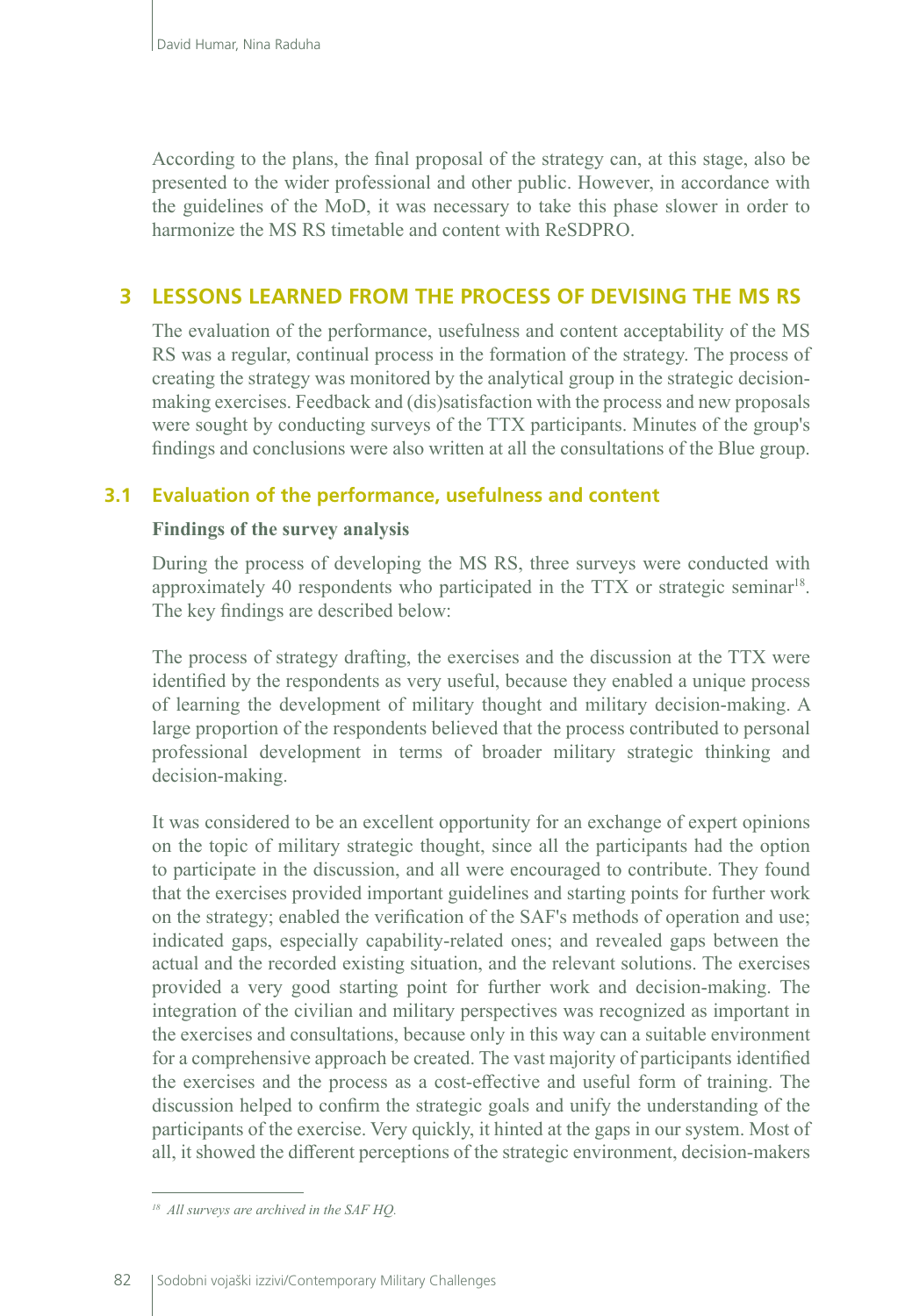and, above all, strategic considerations, and at the same time put them over a common denominator.

Instead of a conclusion, a quote from one of the surveys: »In the given circumstances, the chosen way of working certainly means a quantum leap in the approach to long-term planning in the SAF«.

#### **Weaknesses identified in the surveys and the given suggestions**

The discussion did not take sufficient account of new technology and the development of new systems. Solutions were sought mainly in the increasing numbers in the SAF and their capabilities, not in the prioritization of tasks or new technologies. Too much emphasis was placed on the modes of operation that support the SAF's nonpriority tasks. It is necessary to continue with exercises for the leaders to unify and game through the worst-case scenarios.

There was a gap between the highlights of the strategic seminar and the differences in the perception of the future between the administrative part of the MoD and the SAF, and the ways of operation defined by the MS RS. In the future, it will be necessary to ensure the presence of other stakeholders in the national security system and other government departments responsible for national security in discussions and exercises. There was also a critical remark that the exercises were somewhat one-sidedly focused on the land part of military operations.

There should be more interaction between individual exercise groups. The TTXs should include fewer vignettes and provide more time for discussion. Even though the exercises were well set out, it was not possible to clearly conclude from the discussion what the ways of operation were supposed to be. The debaters opened up too many dilemmas and provided too few focused solutions. A TTX is especially useful when looking for answers to the question of "how"; of course, it will also be necessary to find the answer to the question "with what".

#### **Findings of the analytical group<sup>19</sup>**

The key task of the analytical group was to extract the content important for the writing of the MS RS, in terms of content elements, dilemmas, and offered solutions, from the exercise and the discussions. The analytical group set up an analytical model for the assessment and findings of the discussion in the frame of the exercise scenario. They monitored the given responses to the vignettes in accordance with military strategic objectives, ways of operation and other categories listed as objectives of the TTX. The content of the work of the analytical group is reflected in the content of the MS RS. In this respect, it is worth highlighting five facts: (1) In addition to the development of the MS RS, it is necessary to prepare a glossary of terms with definitions in order to ensure uniform understanding and terminological consistency;

*<sup>19</sup> All data, monitoring matrix and findings are archived in the SAF HQ.*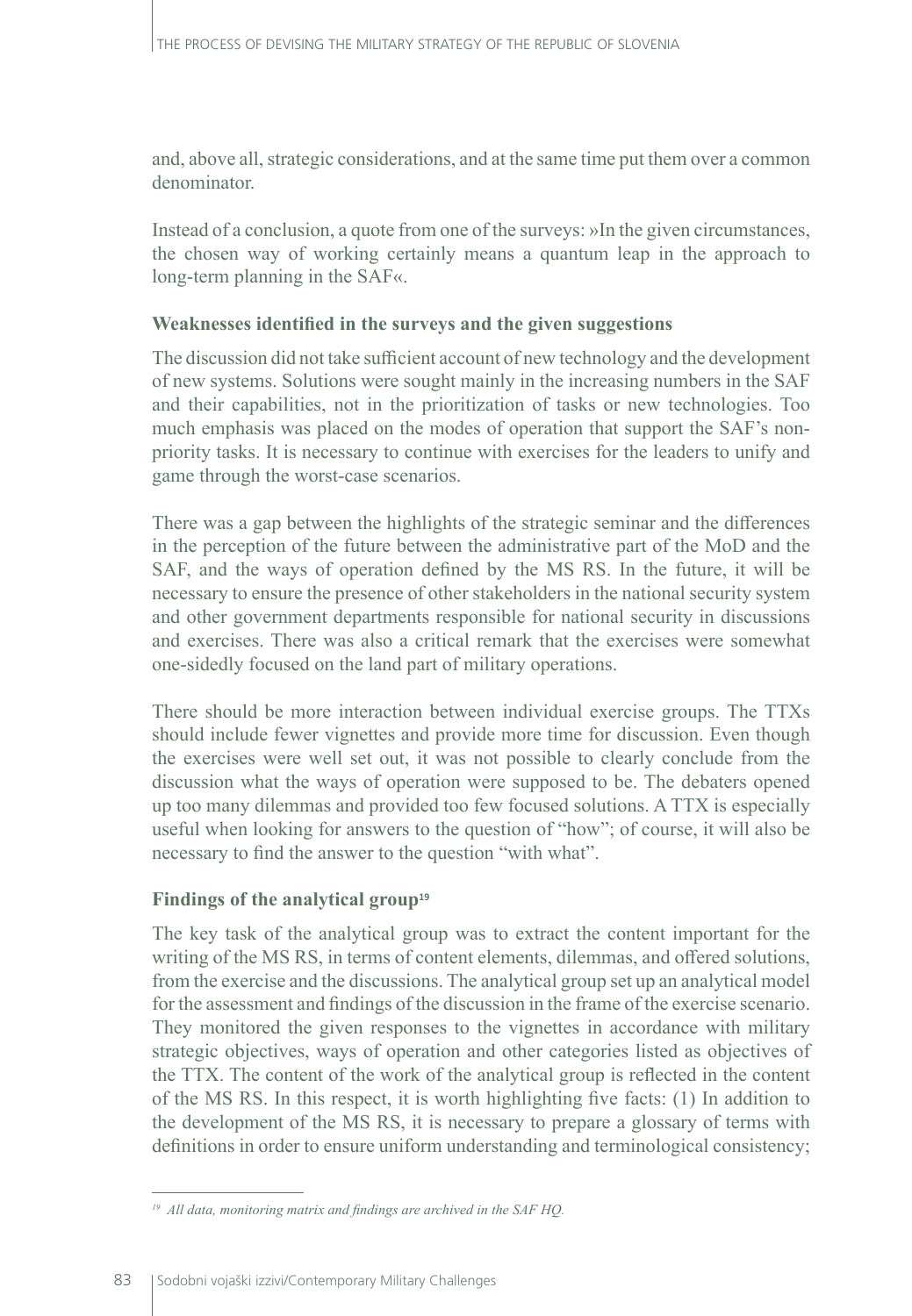(2) The topics that were most discussed within the framework of the scenario and vignettes of the exercise were the following: increased strength of forces; scope and structure; the importance of strategic communications and its capabilities, and threat assessment; (3) The discussions during the exercise clearly showed that the exercise participants were aware of the challenges in achieving the defined military strategic objectives; (4) The idea of a defence staff was identified and supported; (5) It would be sensible to carry out exercises and processes of a similar type in the SAF in the future, and to plan them in a complementary manner with regard to other SAF exercises, training events and activities, as they represent an extremely suitable tool for an exchange of views and opinions between leaders.

The purpose of both the exercises and the process of formation of the MS RS was achieved, as it effectively illuminated strategic dilemmas from various perspectives within military strategic consideration, enabled an exchange of views and solutions, and thus strengthened group awareness of key challenges.

#### **Innovations and highlights introduced by the MS RS and the challenges arising from it**

The MS RS introduces important innovations that redefine the SAF's main effort. Among other things, the MS RS emphasizes that the SAF is the main authority in charge of combat activities in the RS in all combat domains and dimensions. It defines the SAF as the main part of the military instrument of power<sup>20</sup>. It defines the deterrence posture as the SAF's priority, both in independent activities and within NATO and the EU. It identifies the ways of deterrence and military defence of the RS, and the engagement of the SAF. It connects the resources and goals of the RS in the field of defence with the methods of implementing it. Part of this is also the concept of increasing military forces in case of need. This is an upgrade of the current concept of a military strategic reserve.

The MS RS also highlights other important, often under-emphasized concepts and ideas. It makes it clear that the RS and its people are the centre of military defence, and that individuals and their perception are key to ensuring security. It states that in today's security environment, military threats are mostly related to or are even an integral part of other threats and will be carried out below the threshold of war, which can upset the balance and directly threaten peace, security and stability in Europe. It puts a special emphasis on hybrid warfare and highlights the importance of non-physical factors and the impact of technology development in ensuring security in a modern security environment. Military action is extended to all domains

*<sup>20</sup> The DIME methodology was developed by U.S. Department of Defence academics and experts in 2005 as an acronym for describing the various powers of the state (DoD, 2005). The traditional instruments of national power of the state externally are: Diplomacy, Information, Army, Economy (DIME - Diplomacy, Information, Military, and Economy). Morgenthau (1995: 220) argues that military power gives the other instruments of national power real significance for the overall power of the state. Furlan makes similar claims in his textbook on strategy (Furlan, 2020, 2021). Total national strength is the product of the strength of individual instruments. DIME is also defined in NATO AJP-01.*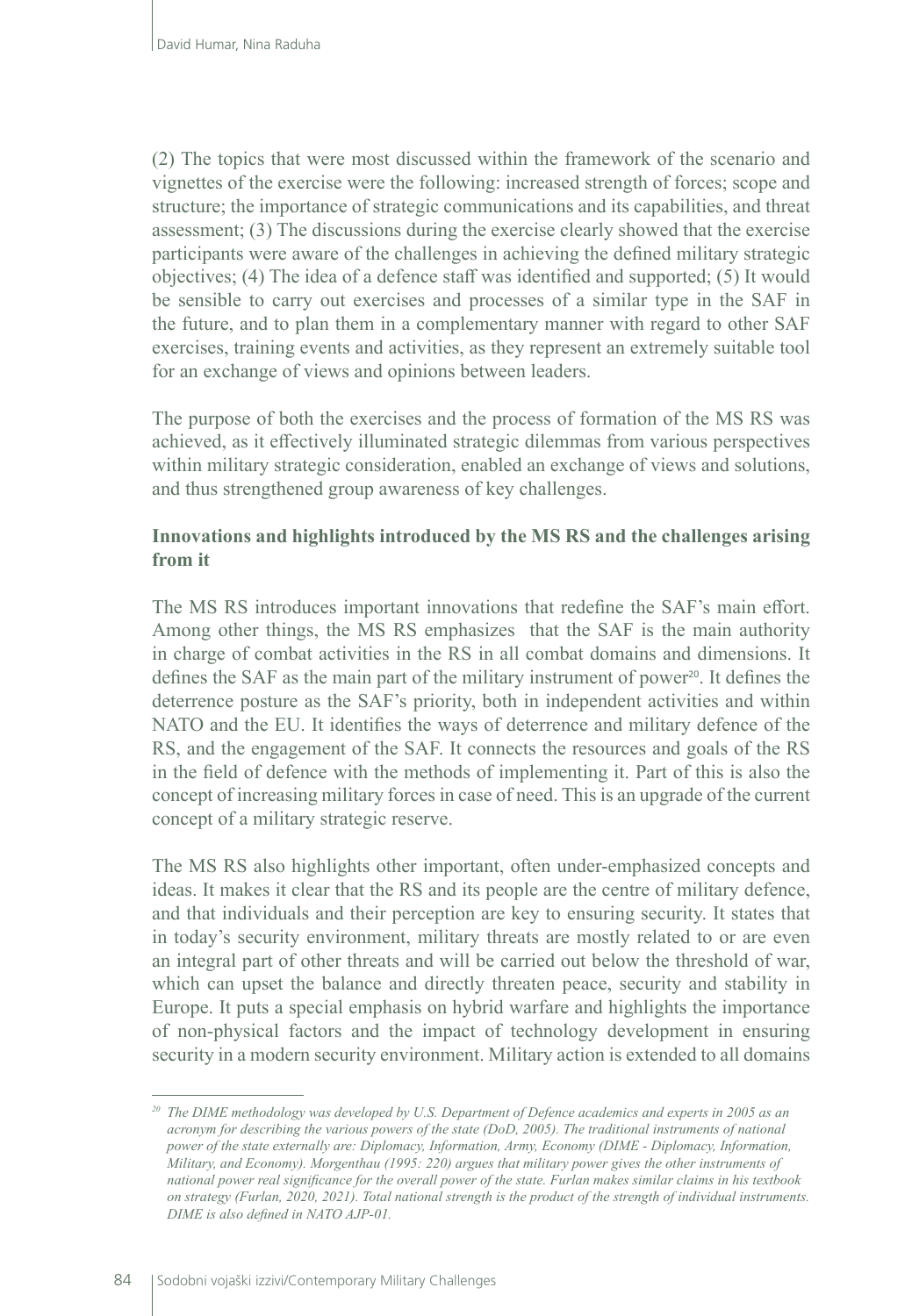and dimensions, within the framework of a comprehensive and integrated approach, with the participation of all instruments of power of the state and its citizens in responding to modern security challenges. It emphasizes that the RS manages its military posture together with NATO and within the EU. In extreme situations, the RS will also defend itself independently and, if necessary, unconventionally. The RS will play an active role in NATO and the EU and will responsibly assume its obligations in these two organizations.

The introduction of these innovations and the emphasis on the neglected ideas of the MS RS could, in the event of inconsistencies at the level of the national security system, lead to certain disagreements. At the same time, these facts and the introduced innovations confirm the thesis that the RS needs a national military strategy if it wants the SAF to continue to perform its legally determined tasks successfully and efficiently. Failure to achieve its military strategic goals will also increase the risks involved in preserving the fundamental values of Slovenian society and our way of life, as well as protecting and defending our national interests and goals.

There are risks associated with personnel, sustainable financing, and challenges within the SAF and between the SAF and the MoD. The SAF has the ambition to minimize these risks. Although in accordance with the Constitution and the Defence Act the SAF is a defence force of the RS, it does not represent the entire military instrument of power of the RS. Even generally, warfare is the responsibility of the state, with all its instruments of power, not just the military. The SAF, as the competent body responsible for combat and thus the carrier of combat in warfare and a key part of warfare, will propose the draft MS RS. With regard to the fact that warfare and combat are the basic forms of the SAF's activities, the SAF will also take into account other aspects of engagement, such as international military operations and missions in peacetime, ensuring readiness, and support to other state bodies and the protection and rescue system.

Do the RS and the SAF need the MS RS? The theoretical framework and research findings in the article can fully confirm the hypothesis from the beginning of the article – the RS and the SAF need the MS RS, which should be developed in the process of military strategic thought synchronized with defence and national security thought and adopted at the level of the Government of the RS. **Conclusion** 

> The answers to individual research questions are offered by a case study and in the content of the MS RS sections. They are summarized below:

> – There were no peculiarities in the production of the MS RS with respect to the theory. The process of the draft MS RS formation played a key role in its creation. This ensured the systematic development of military strategic thought and its harmonization with the basic documents in the field of defence. As such, it offers a sufficiently solid and modern starting point for the engagement and use of the SAF. The content is based on the expectations of the national security system, the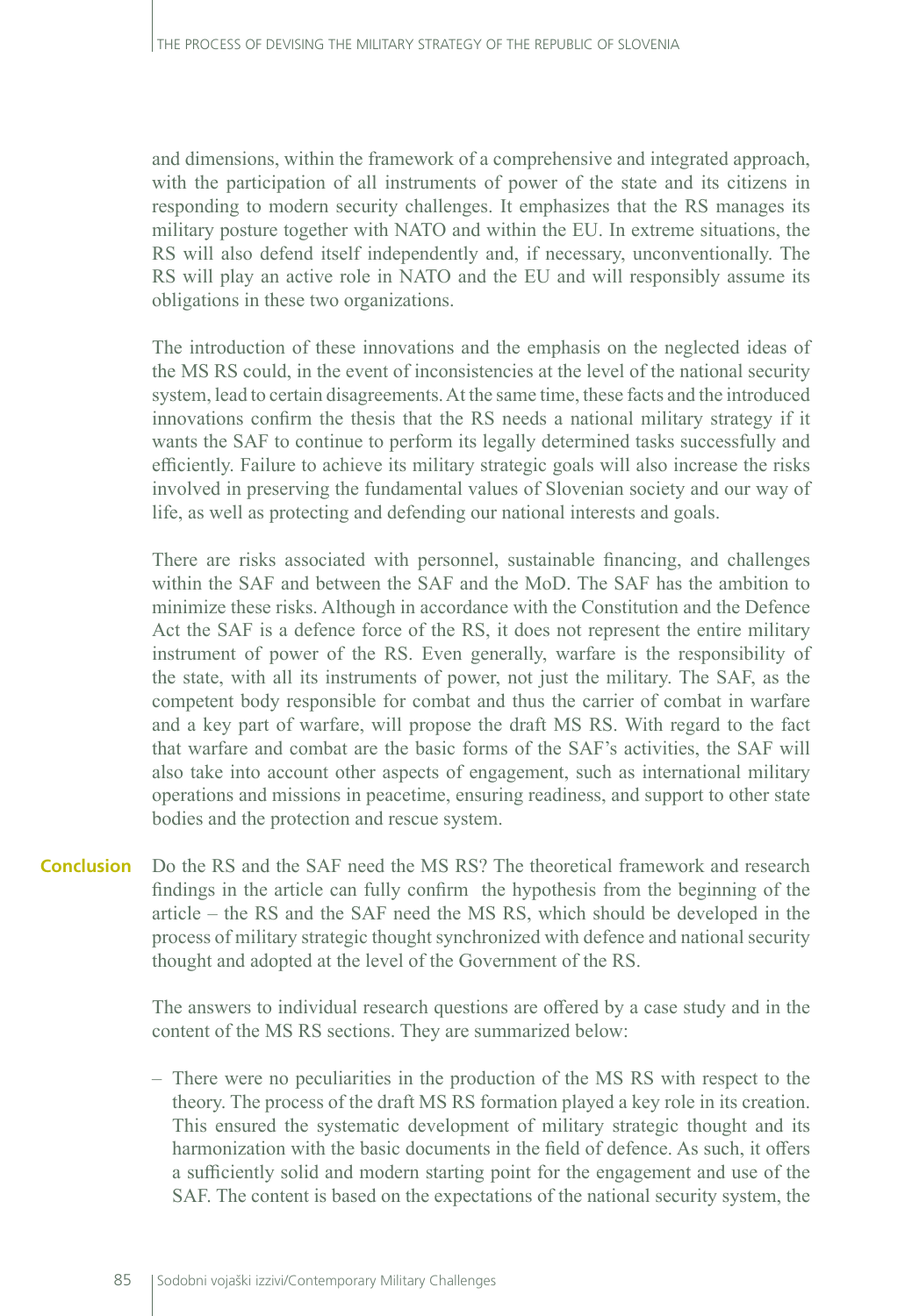military profession, and Slovenian military thought. According to our analysis of the MS RS process we can see that strategic communications and coordination within the defence and national security system needed to be commenced earlier, even before a pre-phase.

- The development of the SAF and military defence in the 30 years of independence followed more development of the organizational point of view (from mandatory service and reserve to all volunteer professional forces), which did not develop the full range of military forces and the fulfilment of obligations in the RS defence system and to NATO and the EU. Such a mode of operation dictated the use of individual military forces and not the SAF as a whole, so there was no urgent need to develop ways of operating and using the SAF as a whole. The development of the SAF has brought us to the point where we are able to use the SAF as a whole, and the security situation also requires it, so the MS RS is very timely.
- In the process of drafting the MS RS proposal, the SAF strengthened and systematized military strategic thought. Thus, the SAF is now much better prepared to be involved in strategic processes at the national level and in NATO and the EU. Interdepartmental coordination of the MS RS is definitely needed. The question is whether it was necessary to start it at the time of the formation of the MS RS within the SAF. A further question is whether the process of drafting the proposal of the MS RS could have been better used for the creation of ReSDPRO SAF.
- The MS RS is one of the foundation documents of the SAF, on the basis of which it builds its character and ways of operation and engagement in the national security system and within the obligations accepted by the RS in NATO, the EU and other international alliances. The MS RS was designed taking into account the national strategic documents in the field of security and defence of the RS and allied strategies, concepts, plans, guidelines and strategic analyses of the security environment and modern threats. The MS RS therefore defines cooperation with and use of NATO and EU mechanisms for ensuring the military strategic goals of the RS, especially through NATO deterrence and collective defence and the EU CSDP.
- Finally the MS RS, as a document, can contribute to the desired SAF positioning in the state's and society's structure, i.e. for the SAF to be recognized as a credible part of the instrument of national power both at home and abroad, while enjoying a high reputation in Slovenian society.

The MS RS is the most senior national document in the field of the military. It defines the SAF as the most important part of the military instrument of state power, and makes its role and engagement concrete. The envisaged implementation of the MS RS is based on the basic principles of democratic civilian control over the armed forces, with decisions on the defence policy of the RS and the development and use of military forces being made by the Government of the RS.

The MS RS will serve as the basis for the development of a military instrument of power and its functioning, which must be prepared to implement a deterrence posture and national and collective defence within NATO and/or the EU, and to strengthen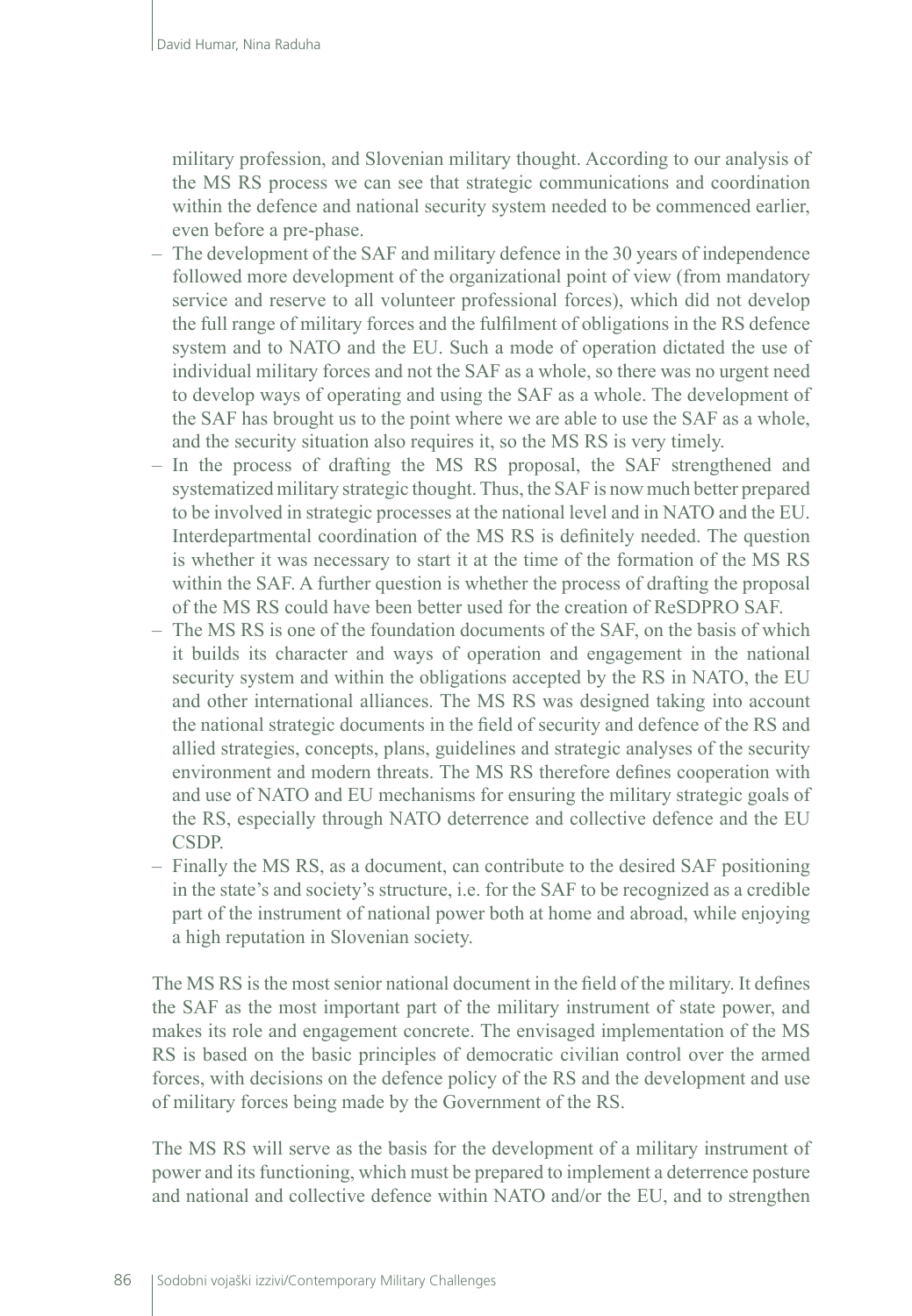the resilience of the society as a whole. This strategy will only be able to have its greatest impact if everyone agrees on its context and while providing the necessary resources, which must be sufficient, predictable, and stable in the long term. Time will tell whether the MS RS will work, but it is already obvious that in the process of drafting the military strategy, the strengthening of military strategic thought has been unified and systematized, and process was cost effective.

The fact remains that the General Staff of the SAF is the only competent body in the RS on the use of military force. The draft MS RS developed in the SAF military process described in this article offers a sufficiently solid and modern starting point for the operation and engagement of the SAF. Now the draft MS RS is ready for intergovernmental coordination, public presentation, and finally for approval by the Government of the RS.

#### **Bibliography**

- *1. AJP-01, 2017. NATO Standard: Allied Joint Doctrine. Edition E, Version 1, 2/2017, NATO HQ.*
- *2. Bebler, A.,1999. Hierarhija dokumentov na področju nacionalne varnosti v Republiki Sloveniji. Fakulteta za družbene vede, Inštitut za družbene vede, Obramboslovni raziskovalni center. Ljubljana.*
- *3. Brodie, B., 1949. Strategy as a Science. World Politics, Cambridge University Press, Vol. 1, No. 4, pp 467–488.*
- *4. Broeks, J., 2020. The necessary adaptation of NATO's Military Instrument of Power. Militaire Spectator, 03/ 2020. https:/www.militairespectator.nl/thema/internationalveiligheidspolitiek/artikel/necessary-adaptation-nato's-military-instrument, 25. 5. 2021.*
- *5. Cerami, J., Holcomb, J. F. (ed.), 2001. Guide to Strategy. U.S. Army War College, pp 179–185. https://www.comw.org/qdr/fulltext/01cerami.pdf, 25. 5. 2021.*
- *6. Conflict Trends, 2020. Conflict Trends: A Global Overview, 1946–2019. PIRO Paper, Norway.*
- *7. DoD-3000.05, 2005. Military Support for Stability, Security, Transition, and Reconstruction (STTR) Operations. US Department of Defense, 28/11.*
- *8. Ellehuus, R., 2019. Blueprint For A More Effective NATO. Breaking Defense. [https://](https://breakingdefense.com/2019/04/blueprint-for-a-more-effective-nato/) [breakingdefense.com/2019/04/blueprint-for-a-more-effective-nato/](https://breakingdefense.com/2019/04/blueprint-for-a-more-effective-nato/), 25. 5. 2021.*
- *9. EU Council, 2019. Sodelovanje EU na varnostnem in obrambnem področju. https://www. consilium.europa.eu/sl/policies/defence-security/, 22. 5. 2021.*
- *10. EU Parlament, 2019. Obramba: Ali EU res ustvarja evropsko vojsko? [https://www.](https://www.europarl.europa.eu/news/sl/headlines/security/20190612STO54310/obramba-ali-eu-res-ustvarja-evropsko-vojsko) [europarl.europa.eu/news/sl/headlines/security/20190612STO54310/obramba-ali-eu-res](https://www.europarl.europa.eu/news/sl/headlines/security/20190612STO54310/obramba-ali-eu-res-ustvarja-evropsko-vojsko)[ustvarja-evropsko-vojsko](https://www.europarl.europa.eu/news/sl/headlines/security/20190612STO54310/obramba-ali-eu-res-ustvarja-evropsko-vojsko), 20. 5. 2021.*
- *11. EUMC, 2020. Communication notice of meeting and provisional agenda. [https://data.](https://data.consilium.europa.eu/doc/document/CM-2287-2020-INIT/en/pdf) [consilium.europa.eu/doc/document/CM-2287-2020-INIT/en/pdf,](https://data.consilium.europa.eu/doc/document/CM-2287-2020-INIT/en/pdf) 20. 5. 2021.*
- *12. Furlan, B., 2020. Nacionalna (varnostna) strategija: teorija in praksa strategije. CVŠ, Ljubljana.*
- *13. Furlan, B., 2021. Teorija in praksa strategije: vojaška strategija. Center vojaških šol, Ljubljana.*
- *14. Garamone, J., 2020. NATO Military Committee gets Virtual Check on Alliance Missions. DOD News, 21. 9. 2020.*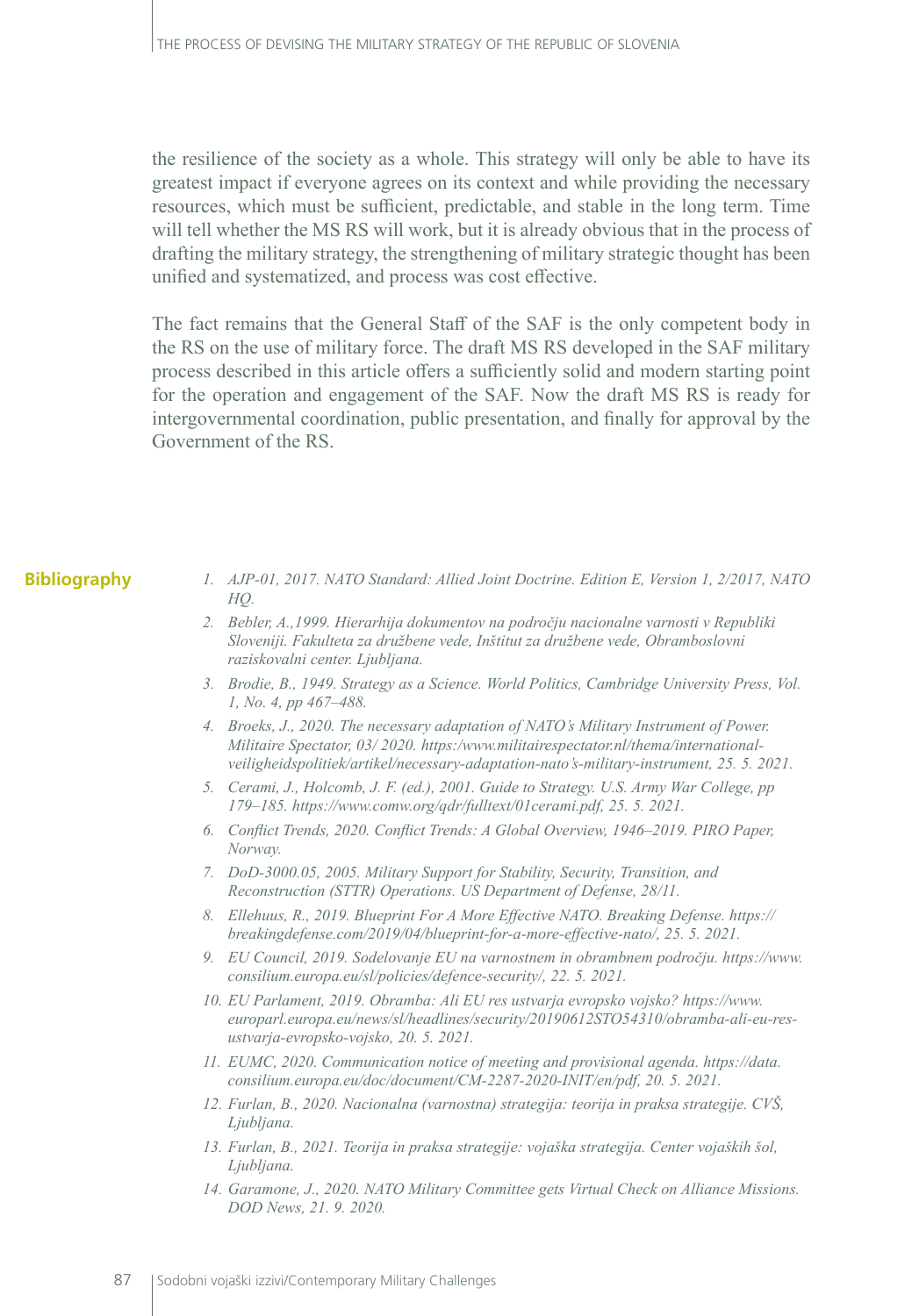- *15. Grizold, A., 2004. Izzivi v razvoju nacionalne obrambe Slovenije. Teorija in praksa let. 41, 1-2/2004.*
- *16. Heuser, B., 2016. Theory and Practice, Art and Science in Warfare, An Etymological Note. War, Strategy and History.*
- *17. HIIK, 2020. Heildelberg Institute for International Conflict Research: Conflict Barometer from 2001 to 2018. www.hiik.de (23. 2. 2020). [https://www.rijksoverheid.nl/binaries/](https://www.rijksoverheid.nl/binaries/rijksoverheid/documenten/vergaderstukken/2021/02/11/food-for-thought-paper-nato-2030-a-transatlantic-agenda-for-the-future/food-for-thought-paper-nato-2030-a-transatlantic-agenda-for-the-future.pdf) [rijksoverheid/documenten/vergaderstukken/2021/02/11/food-for-thought-paper-nato-](https://www.rijksoverheid.nl/binaries/rijksoverheid/documenten/vergaderstukken/2021/02/11/food-for-thought-paper-nato-2030-a-transatlantic-agenda-for-the-future/food-for-thought-paper-nato-2030-a-transatlantic-agenda-for-the-future.pdf)[2030-a-transatlantic-agenda-for-the-future/food-for-thought-paper-nato-2030-a](https://www.rijksoverheid.nl/binaries/rijksoverheid/documenten/vergaderstukken/2021/02/11/food-for-thought-paper-nato-2030-a-transatlantic-agenda-for-the-future/food-for-thought-paper-nato-2030-a-transatlantic-agenda-for-the-future.pdf)[transatlantic-agenda-for-the-future.pdf](https://www.rijksoverheid.nl/binaries/rijksoverheid/documenten/vergaderstukken/2021/02/11/food-for-thought-paper-nato-2030-a-transatlantic-agenda-for-the-future/food-for-thought-paper-nato-2030-a-transatlantic-agenda-for-the-future.pdf), 25. 5. 2021.*
- *18. Liddell Hart, H. B., 1967. Strategy: The Classic Book on Military Strategy. Second Revised Edition. London: Faber&Faber Ltd.*
- *19. Lykke, A., 2001. Toward an Understanding of Military Strategy. V J. Cerami.*
- *20. Malešič, M. (ed.), 2016. Konvencionalna in hibridna varnost: vzorci (dis)kontinuitete. Ljubljana: Fakulteta za družbene vede.*
- *21. NATO 2030, 2021. A transatlantic agenda for the future. Food for Thought Paper.*
- *22. NATO ACT, 2020. NATO Warfighting Capstone Concept Experiment Workshop. [https://](https://www.act.nato.int/articles/nato-warfighting-capstone-concept-experiment-workshop (20) [www.act.nato.int/articles/nato-warfighting-capstone-concept-experiment-workshop, 20](https://www.act.nato.int/articles/nato-warfighting-capstone-concept-experiment-workshop (20). 5. 2021.*
- *23. NATO Warfighting Capstone Concept Experiment Workshop, 2020. [https://www.act.nato.](https://www.act.nato.int/articles/nato-warfighting-capstone-concept-experiment-workshop) [int/articles/nato-warfighting-capstone-concept-experiment-workshop,](https://www.act.nato.int/articles/nato-warfighting-capstone-concept-experiment-workshop) 18. 5. 2021.*
- *24. NATO, 2019. Chiefs of Defence discuss future Alliance adaptation. https:/www.nato.int/ cps/en/natohq/news\_166244.htm, 20. 5. 2021.*
- *25. NATO, 2021. Deterrence and defence. https://www.nato.int/cps/en/natohq/topics\_133127. htm, 22. 5. 2021.*
- *26. Novay, N., 2020. The Strategic Compass, Charting a New Course for the EU's Security and Defence Policy. Wilfried Martens Centre for European Studies.*
- *27. Ramirez, J. M., Biziewski, J., 2020. Security and Defence in Europe. Springer, Schwitzerland.*
- *28. ReSNV-2, 2019. Resolucija o strategiji nacionalne varnosti Republike Slovenije. Uradni list RS, št. 59/19.*
- *29. Rumelt, R., 2017. Good Strategy Bad Strategy: The Difference And Why It Matters. Profile Books, Great Britain, London.*
- *30. Rynning, S., 2020. Deterrence Rediscovered: NATO and Russia. Springer 12/2020. [https://](https://link.springer.com/chapter/10.1007/978-94-6265-419-8_3 (24) [link.springer.com/chapter/10.1007/978-94-6265-419-8\\_3, 24](https://link.springer.com/chapter/10.1007/978-94-6265-419-8_3 (24). 5. 2021.*
- *31. Simpson, E., 2018. War From The Ground Up. London: Hurst and Company.*
- *32. Strategic Compass, 2020. Developing strategic principles. https:/www.eu2020.de/eu2020 en/news/article/eu-defense-strategic-compass-foreign-policy/2377030, 25. 5. 2021.*
- *33. Strategos. [https://www.etymonline.com/word/strategy, 2.](https://www.etymonline.com/word/strategy (2) 5. 2021.*
- *34. Towards A Strategic Compass, 2021. [https://eeas.europa.eu/sites/default/files/towards-a](https://eeas.europa.eu/sites/default/files/towards-a-strategic-compass-2021-february.pdf)[strategic-compass-2021-february.pdf](https://eeas.europa.eu/sites/default/files/towards-a-strategic-compass-2021-february.pdf), 2. 5. 2021.*
- *35. Ukaz za izvedbo procesa izdelave predloga Vojaške strategije Republike Slovenije, GŠSV 007-203/2020-1, z dne 4. 9. 2020.*
- *36. Vizija načelnika Generalštaba Slovenske vojske (2020). GŠSV 0100-24/2019-266, z dne 31. 8. 2020.*
- *37. Vuk, P., 2016. Teoretični vidiki odnosa med strategijo in obrambnim planiranjem na varnostno-obrambnem in vojaškem področju. Sodobni vojaški izzivi, 18/1, pp 15–28.*
- *38. Vuk, P., 2018. Definiranje konceptov na primeru vojaške strategije. Sodobni vojaški izzivi, 20/4, pp 47–69.*
- *39. Vuk, P., 2020. Izzivi vojaške strategije v 21. stoletju. Sodobni vojaški izzivi. 22/1, pp 129–151.*